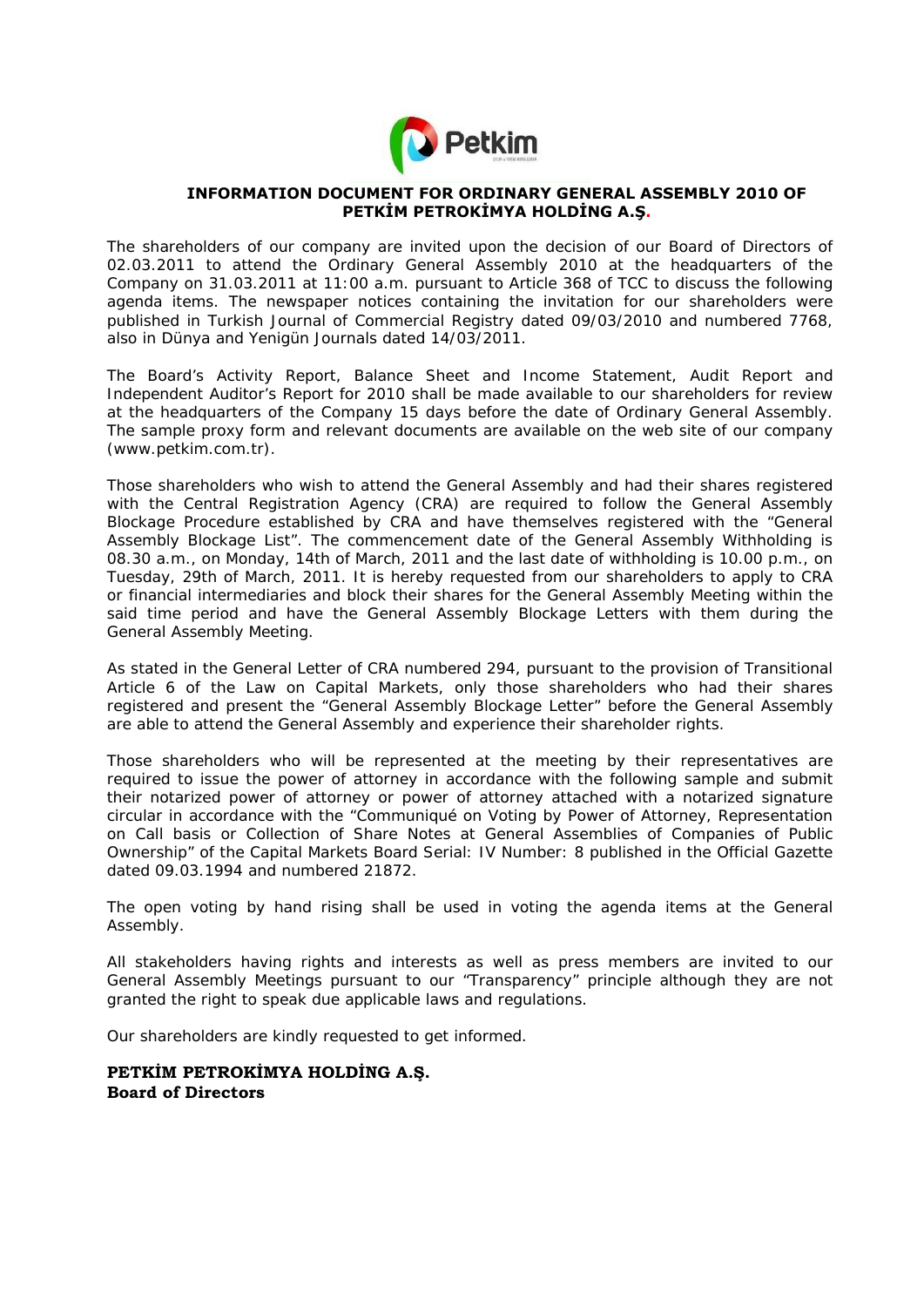

# **EXPLANATIONS ON THE AGENDA OF ORDINARY GENERAL ASSEMBLY**

### **1. Opening and composition of the Presiding Committee;**

*The Chairman and the Presiding Committee to direct the General Assembly shall be elected within the framework of the "Turkish Commercial Code" (TCC) and the "Regulation on General Assemblies of Capital Stock Companies and Commissioners of the Ministry of Industry and Commerce to be present at such Meetings" (the Regulation).* 

### **2. Authorization of the Presiding Committee to sign the Minutes of General Assembly Meeting and the Attendance Sheet;**

*Pursuant to the Turkish Commercial Code and the Regulation, the matter of authorizing the Presiding Committee to draw up the attendance list and the minutes of the decisions taken during the General Assembly shall be presented to the shareholders for approval.* 

### **3. Reading, discussion and approval of the Activity Report of the Board of Directors for 2010;**

*The Board's Activity Report prepared in accordance with Turkish Commercial Code (TCC) and Regulation and approved by the decision of our Board of Directors dated 11.03.2011 and numbered 79/151, made available to the shareholders for review at the headquarters of the company, on (www.petkim.com.tr) and on Public Disclosure Platform (www.kap.gov.tr) as from 14.03.2011 shall be read at the General Assembly. The report in question shall be submitted to the attendees for comments and approval.* 

### **4. Reading, discussion and approval of the Report of the Supervisory Board pertaining to the year 2010;**

*Audit Board report for the year 2010 will be read. Our shareholders can find the Audit Board report, which is prepared by the Audit Board in accordance with the Turkish Commercial Code, at the Company's headquarter or on (www.petkim.com.tr).* 

### **5. Reading, negotiation and approval of the balance sheet, profit and loss accounts pertaining to the year 2010;**

*The summaries of the Independent Auditor's Report for the accounting period 01.01.2010 – 31.12.2010 prepared in accordance with TCC, CMB requirements and applicable regulations and made available to the shareholders for review at the headquarters of the company and on (www.petkim.com.tr) as from 14.03.2011 shall be read at the General Assembly. The reports in question shall be submitted to the attendees for comments and approval.* 

### **6. Release of the Chairman and members of the Board of Directors on account of their activities and account for the year 2010;**

*The release of the members of Board of Directors from the operations and actions of the Company during the year 2010 will be presented to the General Assembly for approval, under the provisions of the TCC and the Regulation.*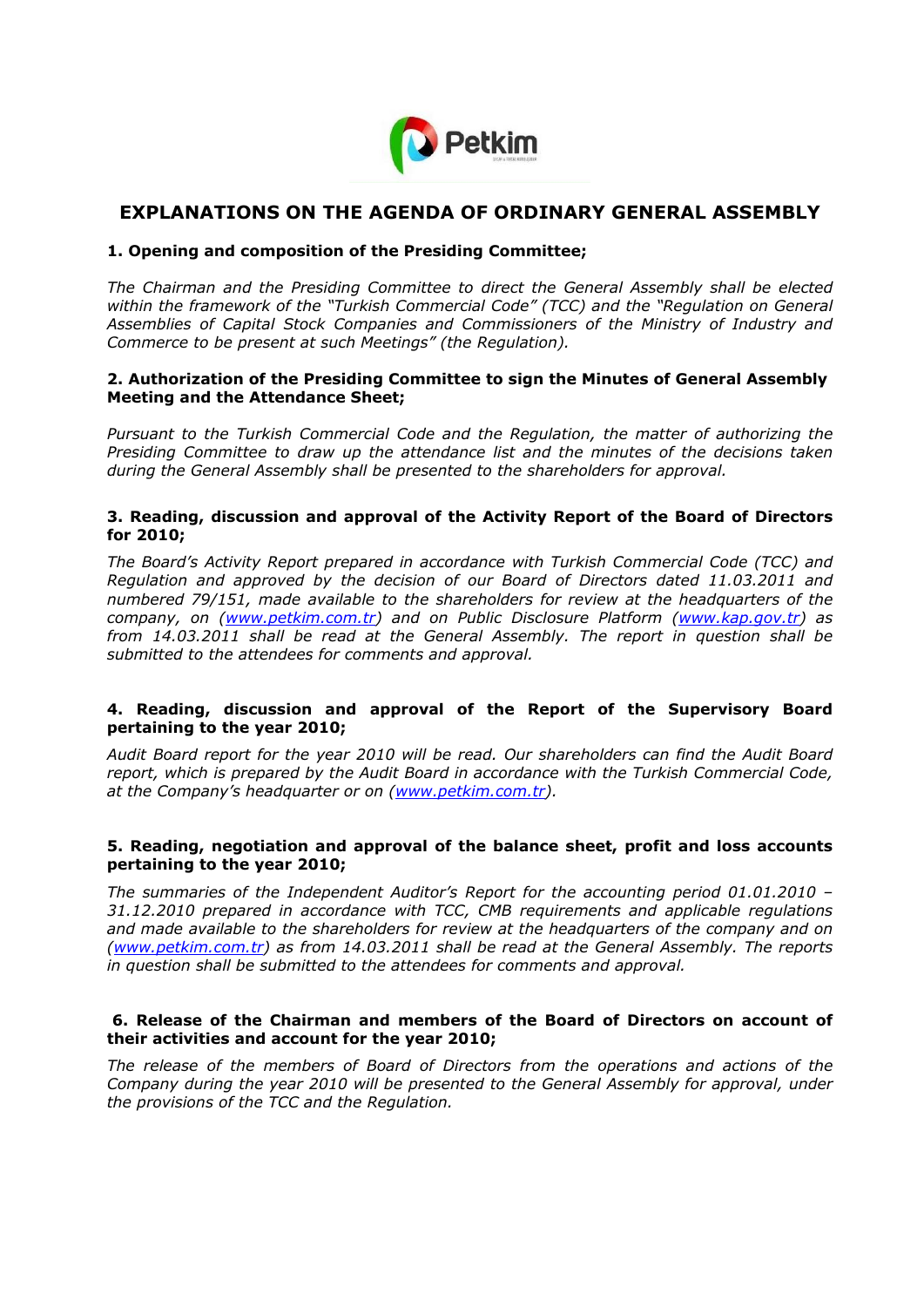

### **7. Release of the members of the Supervisory Board on account of their activities and account for the year 2010;**

*The release of the members of Supervisory Board from the operations and actions of the Company during the year 2010 will be presented to the General Assembly for approval, under the provisions of the TCC and the Regulation.* 

### **8. Re-election or change of the members of the Board of Directors, whose terms of office have expired;**

*In accordance with the provisions of the Turkish Commercial Code, the Regulation and Articles of Association, a number of the members of the board of directors will be elected. The related articles of the company' articles of associations are below.* 

### *BOARD OF DIRECTORS:*

*Article 11-Management and representation of the Company are carried out by the Board of Directors. The Board of Directors is authorized to perform all kind of works other than the General Assembly is obliged to perform according to the laws. The Board of Directors consists of 7 members elected by the General Assembly. The General assembly should form the Board of Directors with 3 candidates who get most votes in the selection performed amongst A group shareholders, 3 candidates who get most votes in the selection performed amongst B group shareholders, and 1 candidate shown by C group shareholder.* 

*The following principles are applied for A group shareholders in determining candidates for the Board of Directors:* 

*a) In case that the public offering ratio of the A group shares is 20% (20% or more) of the total capital, the right to determine one of the 3 Board of Directors member candidates assigned to A group belongs to A group, and the right to determine 2 candidates belongs to B group shareholders.* 

*b) In case that the public offering ratio of the A group shares is 40% (40% or more) of the total capital, the right to determine two of the 3 Board of Directors member candidates assigned to A group belongs to A group, and the right to determine 1 candidate belongs to B group shareholders.* 

*c) In case that the public offering ratio of the A group shares is 55% and more of the total capital, all of 3 members shall be selected amongst the candidates to be selected and shown by A group according to the abovementioned procedure.* 

*ç) Showing candidate for the Board of Directors by the shareholders possessing A group shares depends on representation in the General Assembly, at which members of Board of Directors are to be selected, with a ratio of at least 1% of the A Group shares in the total capital. The shareholders having the possession of A group shares shall determine the candidates for the membership of Board of Directors in the meeting they make amongst themselves. In case that the shareholders having the possession of A group shares are not represented in the General Assembly with the ratio of 1%, the right to determine member for the Board of Directors shall be used by B group shareholders. The Board of Directors shall be selected from the candidates shown by the General Assembly.* 

*d) In case a vacancy occurs in the Board of Directors due to death, resignation or cessation of membership, the vacancy shall be filled with a selection performed by Board of Directors in accordance with the Article 315 of the Turkish Commerce Law. In case a membership selected to represent A group shares falls off, then the Board of Directors shall fill the vacant*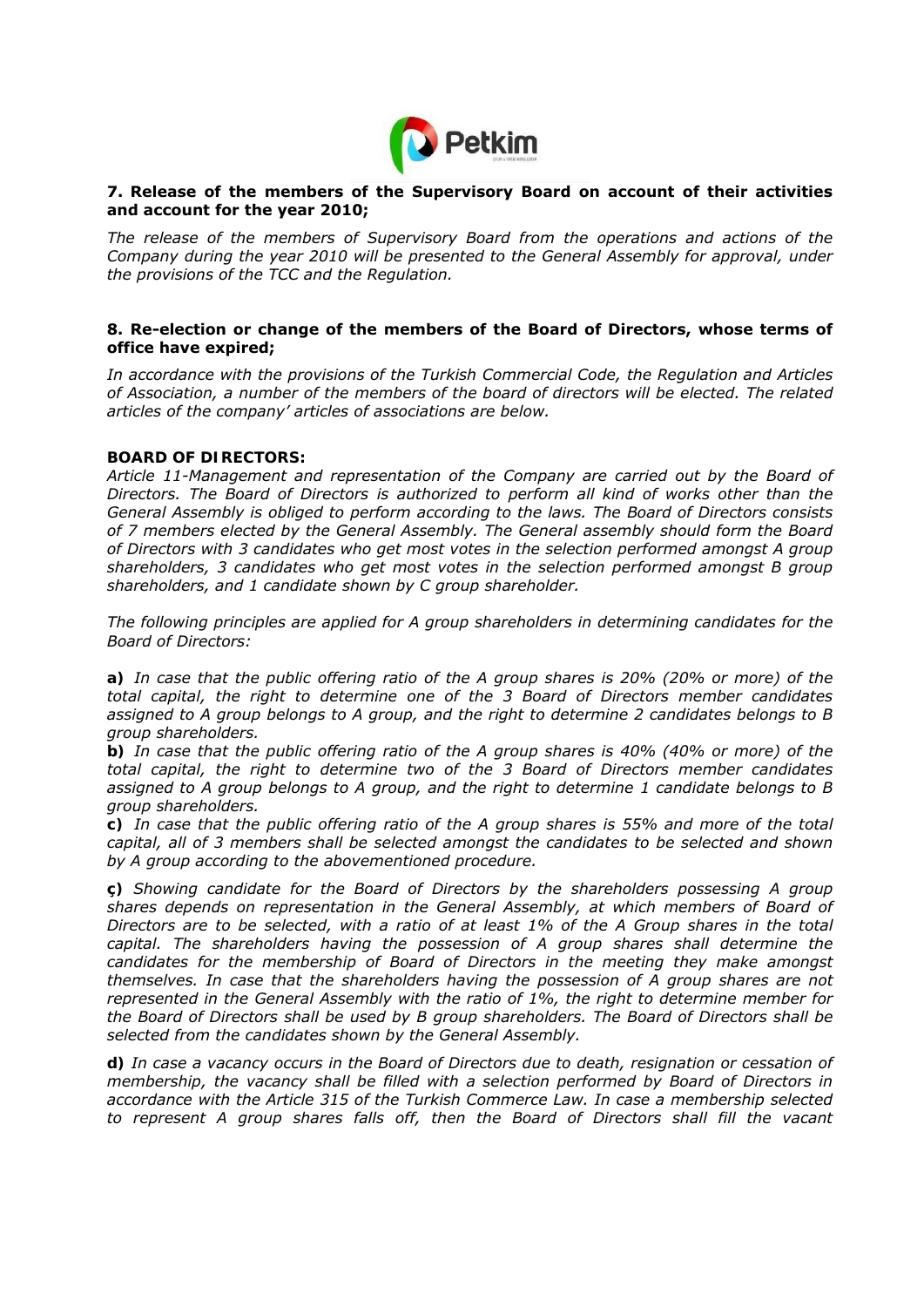

*membership with a selection amongst the candidates shown by the members of the Board of Directors representing A group shares. In case a membership selected to represent B group shares falls off, then the Board of Directors shall fill the vacant membership with a selection amongst the candidates shown by the members of the Board of Directors representing B group shares. However, if the A group is represented by 1 member in the Board of Directors and this membership falls off, then a selection shall be made amongst the candidates shown by C group. In case the membership selected by C group falls off due to the abovementioned reasons, then the vacant membership shall be filled with a selection by Board of Directors amongst the candidate or candidates shown by C group shareholder.* 

*e) In case a member of the Board of Directors representing a certain legal entity notifies that he/she has no relations with the mentioned legal entity any more or in case a certain legal entity transfers its shares to a third person, then this member is deemed as resigned from the Board of Directors and the provisions indicated on the paragraph d of this article shall be applied in order to fill this vacant membership.* 

## *QUALIFICATIONS AND ELIGIBILITY OF THE BOARD MEMBERS:*

*Article 12- In order to be eligible for election to the Board of Directors, it is essential that the nominee has not been placed under interdiction; to be a shareholder in the Company; and not to be sentenced due to disgraceful offenses. In case non-shareholders are selected as*  members, they can start work after they receive the title of shareholder. The General *Assembly of Shareholders may give permission for the situations stipulated in Articles 334 and 335 of the Turkish Commercial Code.* 

### *DURATION OF OFFICE OF THE BOARD MEMBERS:*

*Article 13- Duration of duty for members of Board of Directors is 2 (two) years. The General Assembly may dismiss the members of Board of Directors before the term of duty expires. Members of the Board of Directors whose term of duty expire may be re-selected.* 

**CV's attached hereto. (Annex-1)**

### **9. Re-election or change of the members of the Supervisory Board, whose terms of office have expired;**

*The auditors shall be elected considering provisions set out in TCC, Regulation and our Articles of Incorporation. The applicable provisions of the Articles of Incorporation are as follows:* 

### *AUDITORS:*

*Article 22- The Company shall be audited by 3 auditors selected by the General Assembly. One of the auditors shall be selected amongst the candidates presented by the A group shareholders; one of the auditors shall be selected amongst the candidates presented by the B group shareholders; and one of the auditors shall be selected amongst the candidates presented by the C group shareholder. The term of duty for the auditors is 1 (one) year. An auditor whose term of duty expires can be re-selected.* 

### *The following principles are applied for determining an auditor by the A group shareholders:*

*a) In case that the public offering ratio of the A group shares is 30% (30% or more) of the total capital, the right to determine 1 Auditor candidate assigned to A group shall be belong to A group shareholders.* 

*b) Showing Auditor candidate by the shareholders possessing A group shares depends on representation in the General Assembly with a ratio of at least 1% of the A Group shares in the total capital. In this case, the candidate who gets most votes in the selection executed amongst A group shareholders shall be selected by the General Assembly.*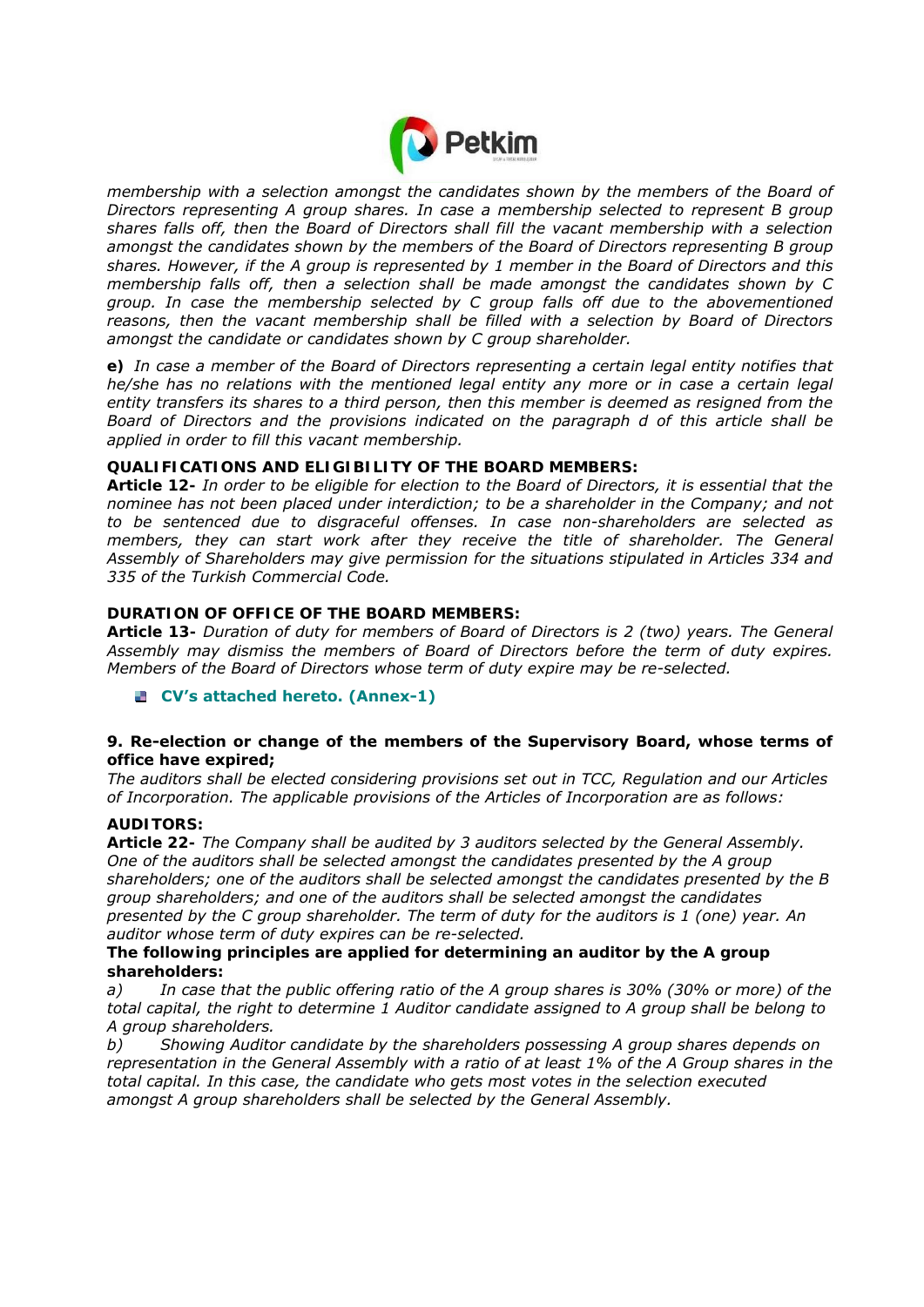

In case that A group shareholders are not represented in the General Assembly with a ratio of *1% of the total paid up capital, the right of these shareholders to determine an Auditor shall be used by the B group shareholders.* 

*c) In case that Auditorship becomes vacant due to death, resignation, dismissal or falling off of membership, the vacant membership shall be filled with a selection performed by Board of Directors in accordance with the Article 315 of the Turkish Commerce Law. In case a vacancy occurs in auditorship due to one of the abovementioned reasons, the shareholders possessing the group shares having the right to show the auditor whose seat becomes vacant shall have the right to show candidate for the vacant seat, and other auditors shall select this candidate as an auditor in order to fill this vacancy.* 

### *QUALIFICATIONS AND REQUIREMENTS FOR AUDITORS:*

*Article 23- A person should have the following qualifications in order to be selected as an Auditor: not to be put under restrain; not to be sentenced due to shameful crimes; and not to be sentenced due to crimes which causes the member title get lost in accordance wit the Turkish commerce Law.* 

**CV's attached hereto. (Annex-2)**

### **10.Negotiation and resolution of the remunerations to be paid to the members of the Board of Directors and Supervisory Board;**

*In accordance with the provisions of the Turkish Commercial Code, The Regulation and Articles of Association,* the remunerations to be paid to the members of the Board of Directors and Supervisory Board will be negotiated and approved.

### **11.Discussion of the proposal of the Board of Directors on the distribution of profit pertaining to the year 2010 and rendering a decision thereon;**

*A "Consolidated Net Term Profit" in an amount of TL 130.084.920,00 has been obtained based on our financial tables for the accounting term 01.01.2010 – 31.12.2010 prepared by our Company in accordance with International Financial Reporting Standards as referred to in Communiqué of the Capital Markets Board Serial: XI, Number: 29 and audited by Güney Bağımsız Denetim ve SMMM A.Ş.'nin (Ernst&Young) and it was decided in the meeting of our Board of Directors dated 14.03.2011 and numbered 80/152 that no profit would be distributed for 2010 operation period since no distributable period profit was established both in legal*  records and pursuant to CMB legislation after deducting the past year losses from the net *period profit for the operating period of 01.01.2010 – 31.12.2010 according to the enclosed 2010 profit distribution chart prepared in accordance with the decision numbered 02/51 and dated 27.01.2010 of the Capital Market Board, and that the abovementioned issues would be informed to the associates during 2010 Ordinary General Assembly.*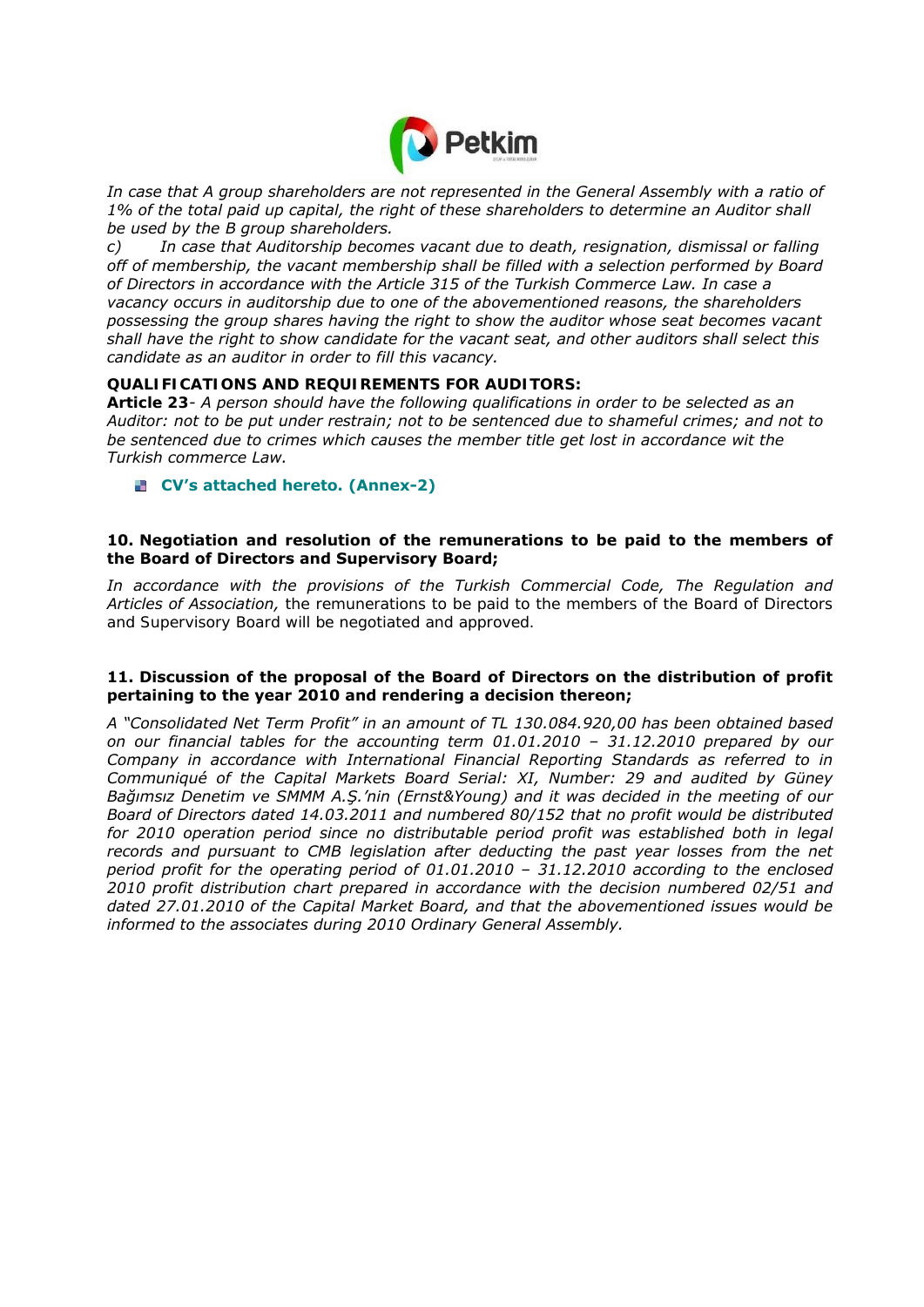

#### PETKİM PETROKİMYA HOLDİNG A.Ş. 2010 YILI<br>GENEL KURULA SUNULACAK KAR DAĞITIM TABLOSU  $\frac{1}{(T+1)}$

|                                                                                                                                                                                                                                                              | SPK ya göre                                               | VUK a göre                                  |
|--------------------------------------------------------------------------------------------------------------------------------------------------------------------------------------------------------------------------------------------------------------|-----------------------------------------------------------|---------------------------------------------|
| DÖNEM KARININ DAĞITIMI<br>1) Ödenmiş / Çıkarılmış Sermaye<br>2) Toplam Yasal Yedek Akce (Yasal Kayıtlara Göre)                                                                                                                                               | 1.000.000.000                                             | 1.000.000.000                               |
| Esas sözleşme uyarınca kar dağıtımında imtiyaz var ise<br>söz konusu imtiyaza iliskin bilgi                                                                                                                                                                  |                                                           |                                             |
| 3) Dönem Karı(Vergi öncesi kar)<br>4) Ödenecek Vergiler (Ertelenmis vergi)<br>5) NET DÖNEM KARI<br>6) Geçmiş Yıllar Zararları<br>7) Birinci Tertip Yasal Yedek<br>8) NET DAĞITILABİLİR DÖNEM KARI<br>9) Yıl İçinde Yapılan Bağıslar                          | 139.932.200<br>(9.847.280)<br>130.084.920<br>(16.589.752) | 118.863.320<br>118.863.320<br>(154.193.743) |
| 10) BİRİNCİ TEMETTÜÜN HESAPLANACAĞI BAĞIŞLAR EKLENMİŞ<br>NET DAĞITILABİLİR DÖNEM KARI                                                                                                                                                                        |                                                           |                                             |
| 11) Ortaklara Birinci Temettü<br>12) İmtiyazlı Hisse Senetleri Sahiplerine<br>13) Yönetim Kurulu Üyelerine, Çalışanlara vb. Temettü<br>14) Intifa Senedi Sahiplerine Dağıtılan Temettü<br>15) Ortaklara İkinci Temettü<br>16) İkinci Tertip Yasal Yedek Akce |                                                           |                                             |
| 17) Statü Yedekleri<br>18) Özel Yedekler<br>19) OLAĞANÜSTÜ YEDEK                                                                                                                                                                                             |                                                           |                                             |
| 20) Dağıtılması Öngörülen Diğer Kaynaklar<br>- Geçmiş Yıl Karı<br>- Olağanüstü Yedekler<br>- Kanun ve Esas Sözleşme Uyarınca Dağıtılabilir Diğer Yedekler                                                                                                    |                                                           |                                             |

Muhasebe Müdürü

Darann nQ M.Hayati ÖZTÜRK Y Genel Mildfir

#### **12.Decision on the amendment of Articles 3, 6, 8, 11, 12, 15, 30 and 37 of the Articles of Association of the Company and on the addition of article 42 so as to come after Article 41;**

*Based on the decision of Board of Directors of the company of 13 January 2011;* 

*Necessary permissions have been obtained from the Capital Markets Board by its letter no. B.02.1.SPK.0.13-110.03.02/267-1740 of 14/02/2011 and from the General Directorate of Domestic Trade of the Ministry of Industry and Trade by its letter no. B.14.O.İTG.0.10.00.01/351.02-1196-20323/1026 of 18/02/2011 to Revise subparagraph "n" of, and to add subparagraph "p" on grants and aids to, article 3 "Objective and Business of the Company" for the licenses to be obtained from Energy Market Regulatory Authority (EMRA);* 

*To amend articles 6 and 8 of Articles of Incorporation "Capital" and "Shares Representing the Shares" respectively due to increase of the Company Capital, approved by the Capital Markets Board and the Ministry of Industry and Trade under the Registered Capital System from TL 204.750.000 (two hundred four million seven hundred fifty thousand Turkish Lias) to TL 1.000.000.000 (one billion Turkish Liras), with TL 795.250.000 (seven hundred ninety five million two hundred fifty thousand Turkish Liras) out of which being covered out of positive distinction from share capital adjustment by increasing free of charge by 388% pursuant to the decision of Board of Directors no. 67-137 of 07.06.2010;*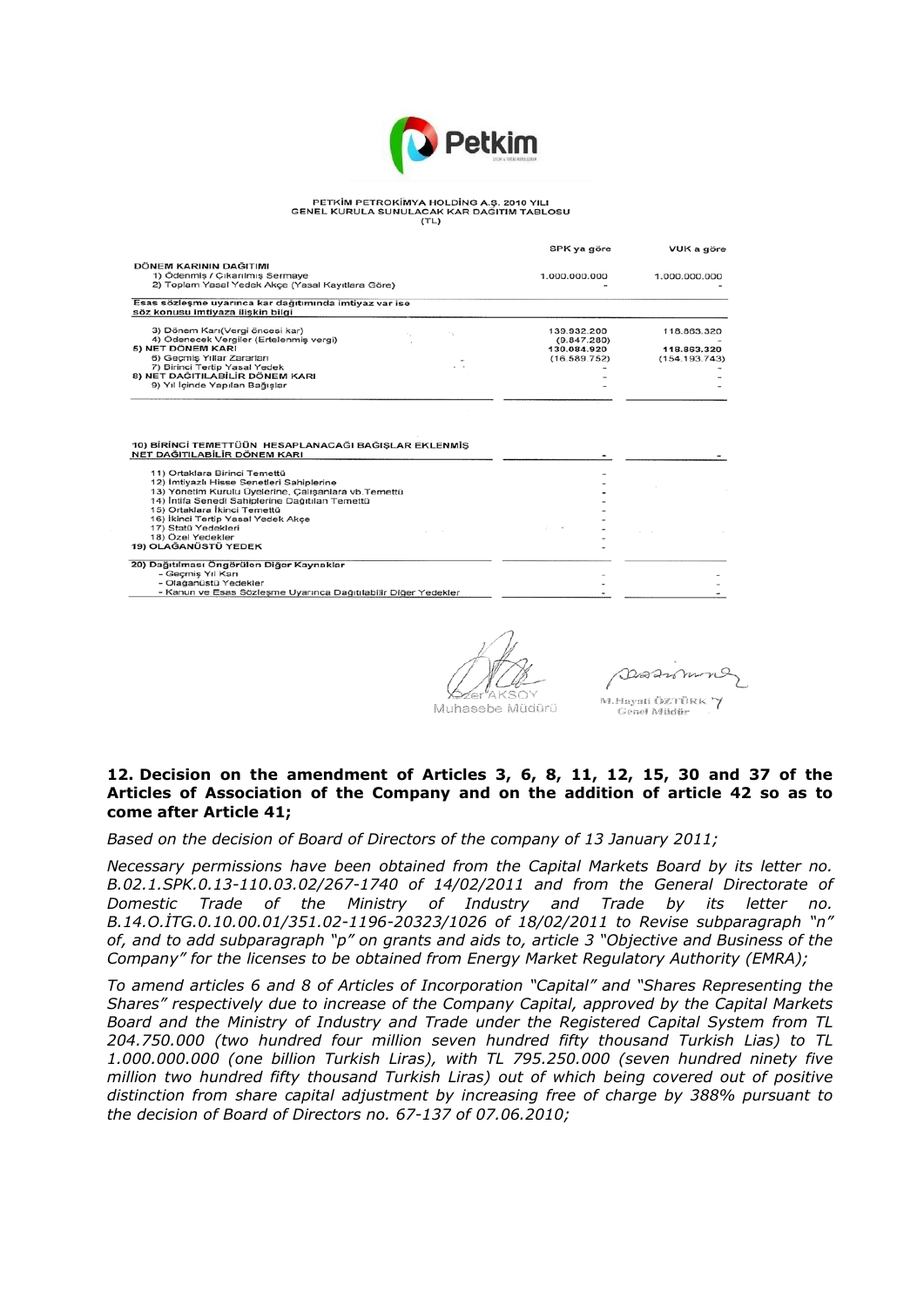

*To amend articles 3, 6, 8, 11, 12, 15, 30 and 37, and add article 42 following article 41 of Articles of Incorporation for compliance with Corporate Management Principles. The amendment texts attached hereto will be submitted to General Assembly for approval by shareholders.* **(Annex-3)**

### **13.Granting the Chairman and Members of the Board of Directors authorization to perform the transactions provided for in Articles 334 and 335 of Turkish Commercial Code;**

*General Assembly's approval is required in order for the members of the Board of Directors to perform any transaction within the framework of Turkish Commercial Code Section 334 entitled "Prohibition to Transact with the Company" and Section 335 "Prohibition to Compete". Granting this permission shall be presented to the shareholders for their approval during the General Assembly.* 

### **14.Informing the Shareholders about the donations and supports granted by our Company within the year 2010;**

*The General Assembly will be informed for donations made within the year in accordance with Communiqué Series: IV, Number:27, Article 7 of the Capital Markets Board. This item is not subject to approval by the General Assembly, but only bears an informative purpose. Our company has made a donation in an amount of TL 106,146 in 2010. The information note regarding the donation in 2010 will be read during the General Assembly.* 

### **15.By means of considering the Communiqué issued by the Capital Market Board with the Serial IV and Number 41, informing the General Assembly as regards the transactions made with related parties within the year 2010;**

*The Communiqué of CMB published in the Official Gazette no. 26821 of 19.03.2008 provides that those partnerships whose shares are traded at the stock exchange are required have an evaluation made by organizations for which principles are specified by the Board to evaluate reasonability and fairness of the conditions for the transactions for transfer of assets, services and obligations between such partnerships and their related parties which are widespread and continuous, in case the amount of such transactions is estimated to reach or exceed 10% of total assets of total gross sales included in annual financial tables to be disclosed to public pursuant to the regulations of the Board. The evaluation report prepared by Güreli Yeminli Mali Müşavirlik ve Bağımsız Denetim Hizmetleri A.Ş. for evaluation of widespread and continuous transactions pursuant to Article 5 of the Communiqué of 29/3/2011 concludes that the conditions established by our company for the transactions completed with Socar Trading S.A. are fair and reasonable.* 

*The summary of the evaluation report for 2010 states that the transactions completed are reasonable, the method of comparing the unit raw material costs incurred due to purchases by our company from SOCAR Trading S.A. with the amounts of transactions completed with other unrelated suppliers in 2010 was adopted, the transactions completed with SOCAR Trading S.A. in 2010 subject to the Communiqué are maintained under the current practice as also included in the foresight report.* 

*No voting will be carried out for this agenda item, and this item is intended to provide information only. The summary of the report prepared by Güreli Bağımsız Denetim ve SMMM A.Ş. on the transactions completed with related parties in 2010 will be read during the General Assembly to inform our shareholders.*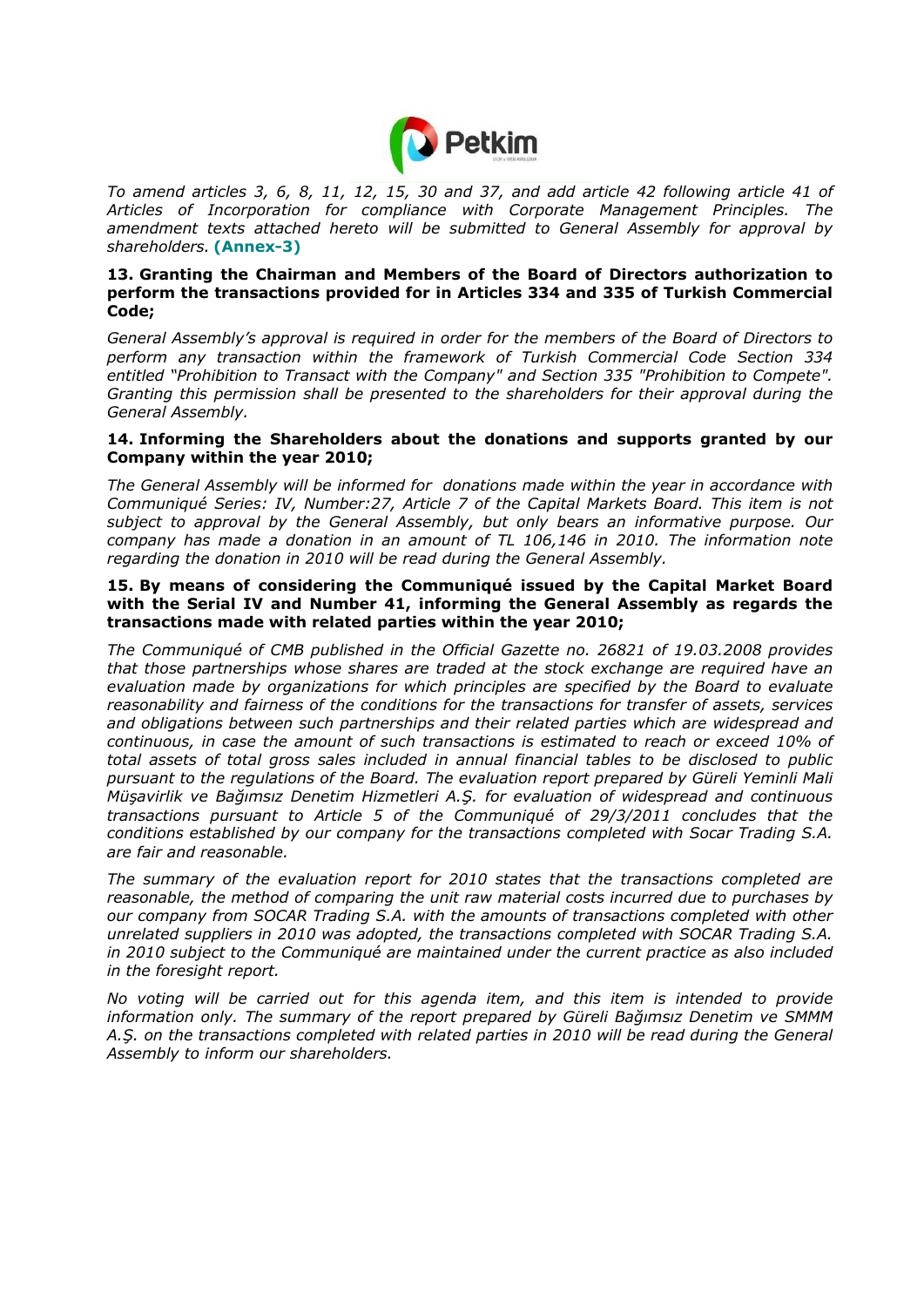

### **16.Pursuant to the resolution of the Capital Market Board with the date 09/09/2009 and number 28/780, informing the General Assembly as regards the guarantees, pledges and mortgages given by the Company in favor of third parties and income or benefits attained by the same;**

*This agenda item is not subject to approval by the General Assembly, but only bears an informative purpose. Information on the details of the collaterals, mortgages and pledges given to carry out the regular commercial activities of the Company are provided in footnote 22 of the Audited Financial Statements dated 31 December 2010. The information note regarding the guarantees, pledges and mortgages provided by the Company to third parties or the derived income or interest thereof will also be read during the General Assembly.* 

### **17. Discussion of the offers and wishes and closing.**

### **Attachment-1 – CV's of Board Members**

### **Vagif ALIYEV- Chairman of the Board**

*Born in 1959, Vagif ALİYEV graduated in 1981 from the Azerbaijan Civil Engineering Institute's Hydraulic Engineering program. ALİYEV began his career at the Caspian Sea Oil & Gas Production Union's Azer Sea Oil Construction Trust, successfully moving up the ranks from engineer to senior engineer and then section manager. Since 2005, ALİYEV has been Head of Investments at the State Oil Company of Azerbaijan Republic (SOCAR) and since 2008 a member of the Board of Directors of PETKİM Petrochemicals Holding Inc. In 2009, ALİYEV was named Chairman of the Board at PETKİM.* 

#### **Erdal Aksoy - Vice Chairman of the Board**

*Born in Trabzon in 1943, Erdal AKSOY is an electrical engineer with a degree in Electronics and Electrical Engineering from Istanbul Technical University. He also holds an advanced degree in business administration. Since 1970, Aksoy has had a varied and successful*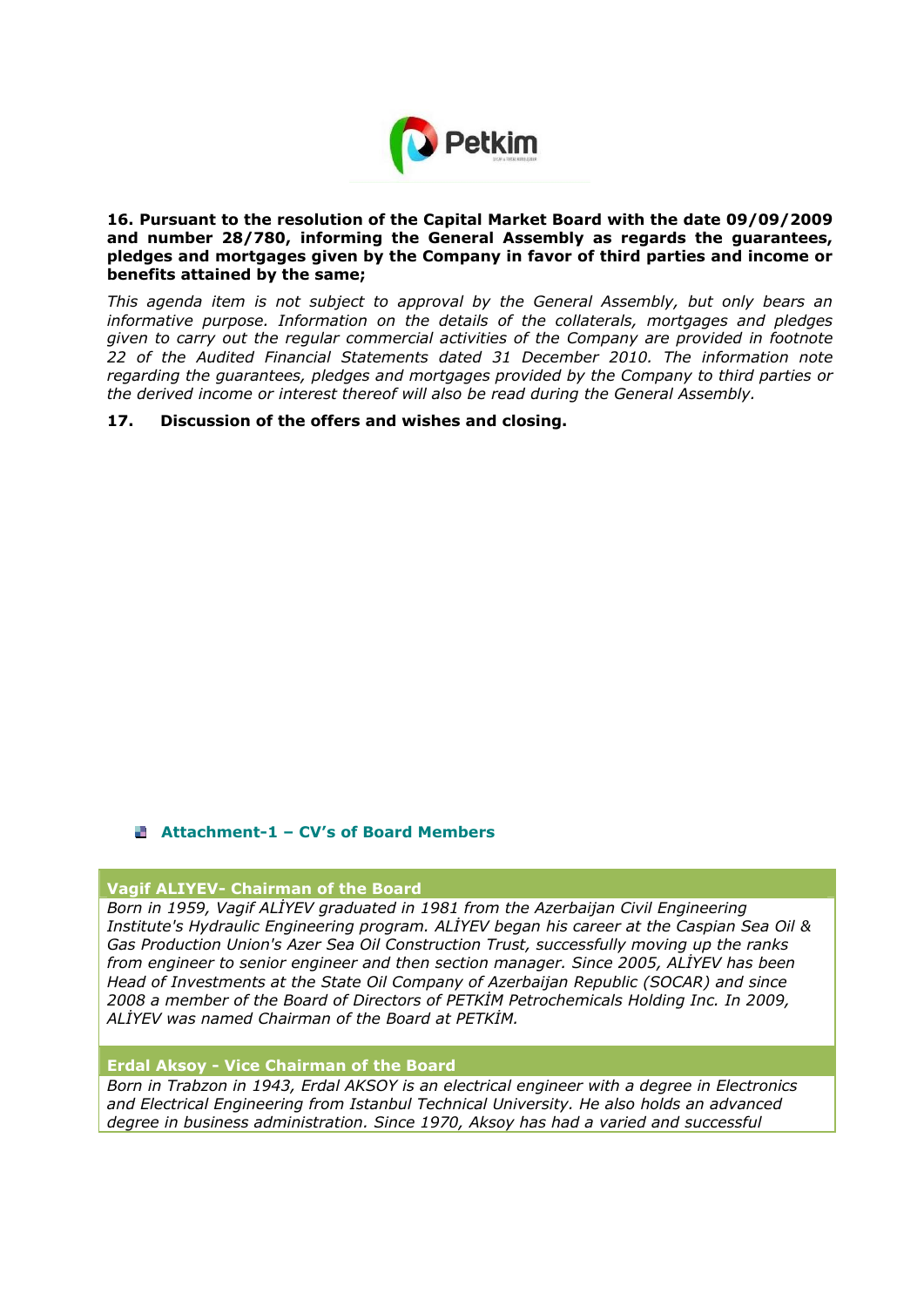

*professional career and currently carries out a range of duties including: Chairman of the Board (since 1996), Executive Director and Business Development Committee Member at TURCAS Petrol Inc. and its subsidiaries; Founder and Chairman of the Board of AKSOY Holding Inc., Enak Construction and Trade Inc. and Conrad Istanbul Hotel (Yeditepe Beynelmilel Otelcilik A.Ş.); Board Member at SHELL & TURCAS Petrol Inc.; Vice Chairman of the Board at SOCAR & TURCAS Energy Inc., SOCAR & TURCAS Petrochemical Inc., SOCAR&TURCAS Refinery Inc., PETKİM Petrochemicals Holding Inc., E.ON & TURCAS North and South Power Generation; member of the Turkish Industrialists' and Businessmen's Association (TÜSİAD); and Member of the High Advisory Board of the Turkish Economic and Social Studies Foundation (TESEV). AKSOY speaks English and is married with two children.* 

### **Osman İlter- Member of the Board**

*Born in Milas in 1965, Osman İLTER graduated in 1989 from the Gazi University Faculty of Economics and Administrative Sciences in Ankara. Having begun his career in 1992 as Chairman of the Board at Köy Tarım Makineleri A.Ş., from 2003 İLTER has been Vice President of the Republic of Turkey's Privatization Administration. In 2004, İLTER was appointed Chairman of the Board of PETKİM, and since 2008, he has been a Member of the Board of Directors. İLTER speaks English and is married with two children.* 

# **Batu Aksoy – Member of the Board**

*Born in Istanbul in 1977, Batu AKSOY graduated from Johns Hopkins University's Faculty of Electrical and Computer Engineering in 1998. AKSOY is a Board Member of TURCAS Petrol Inc. and its subsidiaries; Founder and Member of the Boards of Directors of AKSOY Holding, Enak Construction and Foreign Trade, TURCAS Petroleum, SOCAR & TURCAS Energy, SOCAR & TURCAS Petrochemicals, SOCAR & TURCAS Refinery, E.ON & TURCAS North and South Power Generation, and PETKİM Petrochemicals Holding Inc., PETKİM International Trading, TURCAS Energy Holding, TURCAS Electricity Generation, TURCAS Electricity Wholesale, TURCAS Gas, TURCAS Wind. AKSOY is also a Member of the Board of the Petroleum Platform Association (PETFORM), which he presided in 2006-2008; a member of the Energy Working Group of the Turkish Industrialists' and Businessmen's Association (TÜSİAD) and Young Presidents Organization (YPO). AKSOY speaks English.* 

**David Mammadov- Member of the Board** 

*Born in 1955, David MAMMADOV graduated in 1980 with a degree in Chemical Engineering from the M. Azizbeyov Petroleum and Chemicals Institute in Azerbaijan. MAMMADOV began his career in 1976 as an Operator at the Baku Oil Refinery. Since 2005, he has been Vice President in charge of refineries at the State Oil Company of Azerbaijan Republic (SOCAR) and since 2008, a Member of the Board of Directors at PETKİM.* 

### **Farrukh Gassımov – Board Member**

*Born in 1959 in Baku, Farrukh GASSIMOV graduated with a law degree from Baku State University in 1981 and received a doctorate from Moscow's Public Studies and Legal Institute in 1985. From 1985 to 1991, he served as a Lecturer and Associate Professor at the Baku Public Management and Politics University. Since 2006, he has been Deputy Head of the Legal Department at SOCAR and since 2009, a Member of the Board of PETKİM.* 

**Kenan Yavuz – Member of the Board**  *Born in 1959 in Bayburt, Kenan YAVUZ graduated from the Management Department of the*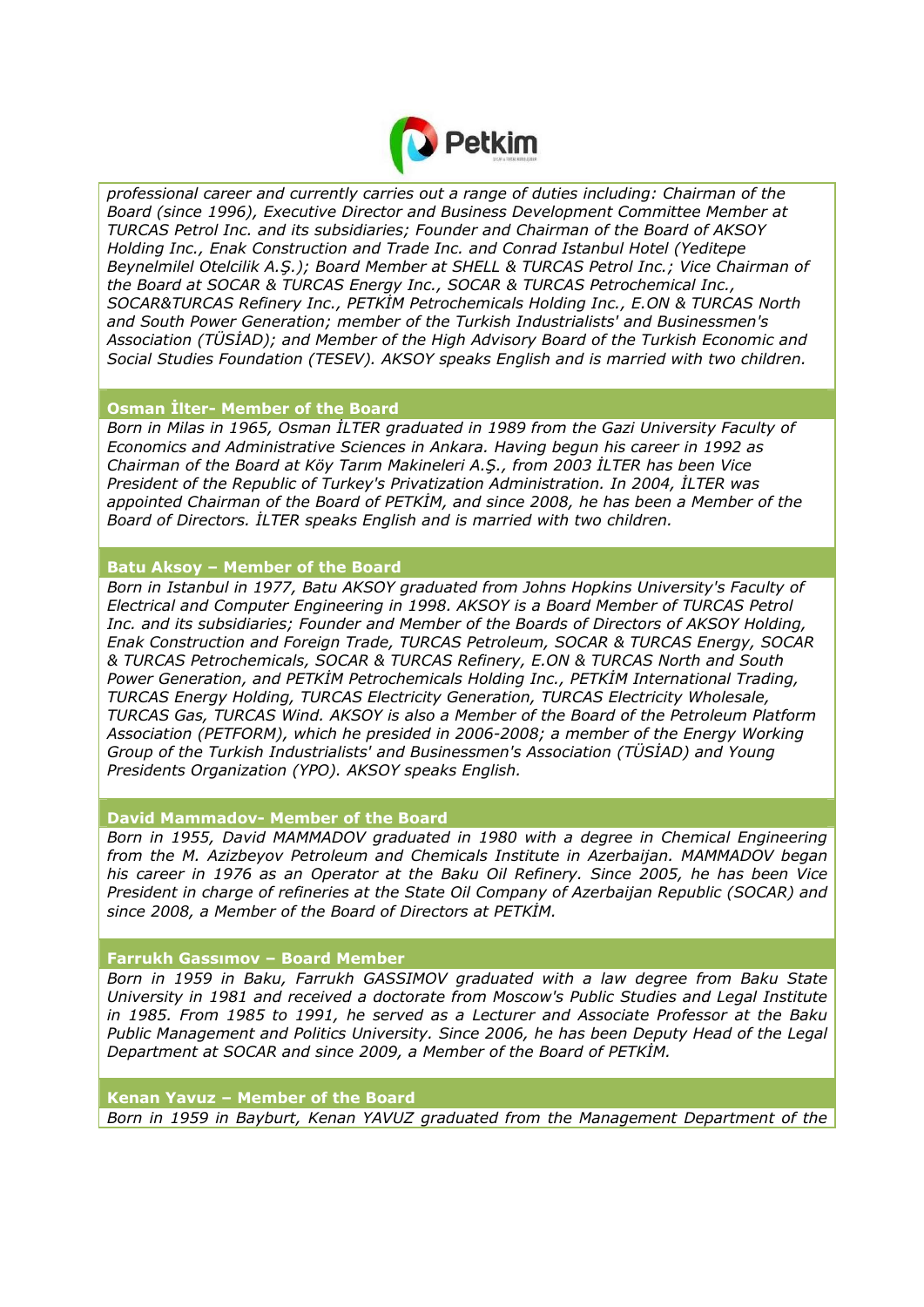

*Ankara Academy of Commercial and Economic Sciences in 1981. In 1984, he received an MBA from the Istanbul University Faculty of Management's Institute of Management Economics. His professional career began at MAKO Electrical Industry and Trade Inc., a partnership between Koç Holding and Magneti Marelli, where he held various managerial positions in sales, purchasing, exports, imports, cost, budget, strategic planning, investment and management information systems. From 1998 to 2000 Yavuz completed a second MBA at Yeditepe University's Institute of Social Sciences. In 2003 and 2004, he served as Member of the Audit Committee at the recently privatized Bursa Natural Gas Distribution Inc. (Bursagaz). In March 2004, YAVUZ was appointed to the Board of Directors of PETKİM, and in May of 2004, he was named General Manager.* 

*YAVUZ was the General Manager and a Member of the Board at PETKİM Petrochemicals Holding, Inc. until the Company was privatized in May 2008, and then served as General Manager of PETKİM Petrochemicals Holding, Inc. from May 2008 – November 2009. In October 23, 2009, he was again appointed to the Board of PETKİM. In November 9, 2009, he was appointed CEO of SOCAR & TURCAS Energy Group Inc. and in addition SOCAR&TURCAS Energy Group Manager on September 4, 2010. YAVUZ speaks English and is also a Board Member of the Aegean Region Chamber of Industry (EBSO), the International Competitiveness Research Institute (URAK), and the Energy Efficiency Association (ENVERDER).* 

# **Attachment-2: CV's of Auditors**

**Nurettin Demircan – Audit Committee Member** 

*Born in 1955 in Karamürsel, Nurettin DEMİRCAN graduated from Marmara University's Management Faculty. With 34 years of professional experience, DEMİRCAN is Director of Accounting at TURCAS Petrol Inc. and a member of the PETKİM Audit Committee.* 

**Cemal Yusuf ATA – Audit Committee Member**

*Born in 1960 in Kastamonu, Cemal Yusuf ATA is a graduate of the Anatolian University Management Faculty. He is Director of Shareholder Services at TURCAS Petrol Inc. and a member of the Audit Committee at PETKİM.* 

**Ferruh Murat BENZER – Audit Committee Member**

*Born in 1970 in Sungurlu, Ferruh Murat BENZER is a graduate of Yıldız University. BENZER has been a specialist at the Privatization Administration since 2003 and is a member of the*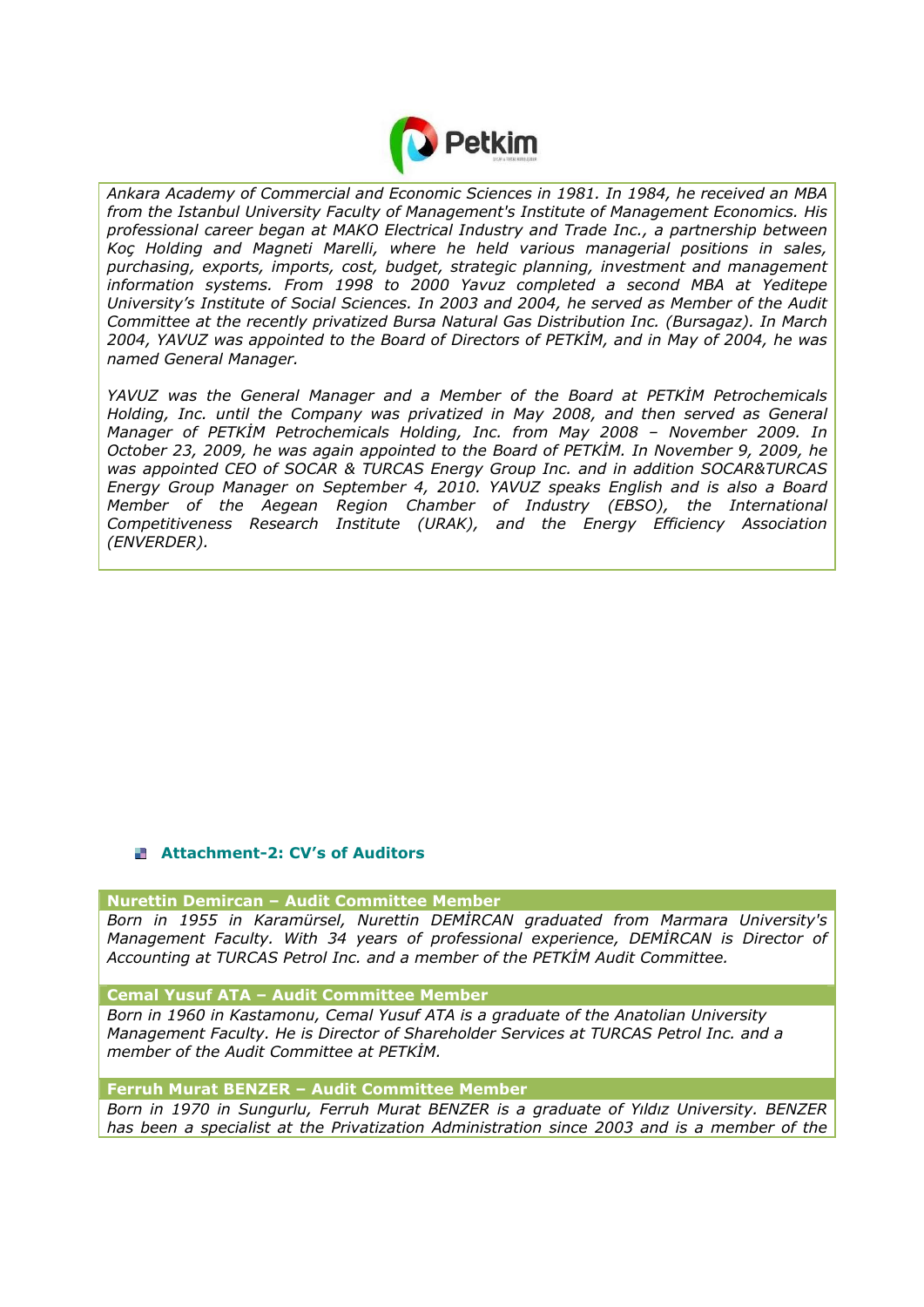

*Audit Committee at PETKİM.* 

### **Attachment-3: Amendment of Articles of Association**

| <b>CURRENT ARTICLES</b>                                                                                                                                                                                                   | <b>DRAFT ARTICLES</b>                                                                                                                                                                                                                         |
|---------------------------------------------------------------------------------------------------------------------------------------------------------------------------------------------------------------------------|-----------------------------------------------------------------------------------------------------------------------------------------------------------------------------------------------------------------------------------------------|
| PURPOSE AND FIELDS OF ACTIVITY OF THE                                                                                                                                                                                     | PURPOSE AND FIELDS OF ACTIVITY OF THE                                                                                                                                                                                                         |
| <b>COMPANY:</b>                                                                                                                                                                                                           | <b>COMPANY:</b>                                                                                                                                                                                                                               |
| <b>Article 3-The company's purposes and fields of activities</b><br>are as follows:                                                                                                                                       | Article 3- The company's purposes and fields of activities<br>are as follows:                                                                                                                                                                 |
| a) To found and run factories and facilities in                                                                                                                                                                           | a) To found and run factories and facilities in                                                                                                                                                                                               |
| Petrochemical, chemical and other industry fields in and<br>outside the country;                                                                                                                                          | Petrochemical, chemical and other industry fields in and<br>outside the country;                                                                                                                                                              |
| b) To procure raw materials and auxiliary materials,<br>elements and chemicals required for obtaining<br>petrochemical materials, chemical and other materials<br>domestically and from abroad; to process and to produce | b) To procure raw materials and auxiliary materials,<br>elements and chemicals required for obtaining petrochemical<br>materials, chemical and other materials domestically and<br>from abroad; to process and to produce these materials; to |
| these materials; to carry out domestic and foreign trade of<br>these materials:                                                                                                                                           | carry out domestic and foreign trade of these materials;                                                                                                                                                                                      |
| c) To pack the products to be obtained in each stage of                                                                                                                                                                   | c) To pack the products to be obtained in each stage of                                                                                                                                                                                       |
| production activities and to establish packaging industry for                                                                                                                                                             | production activities and to establish packaging industry for                                                                                                                                                                                 |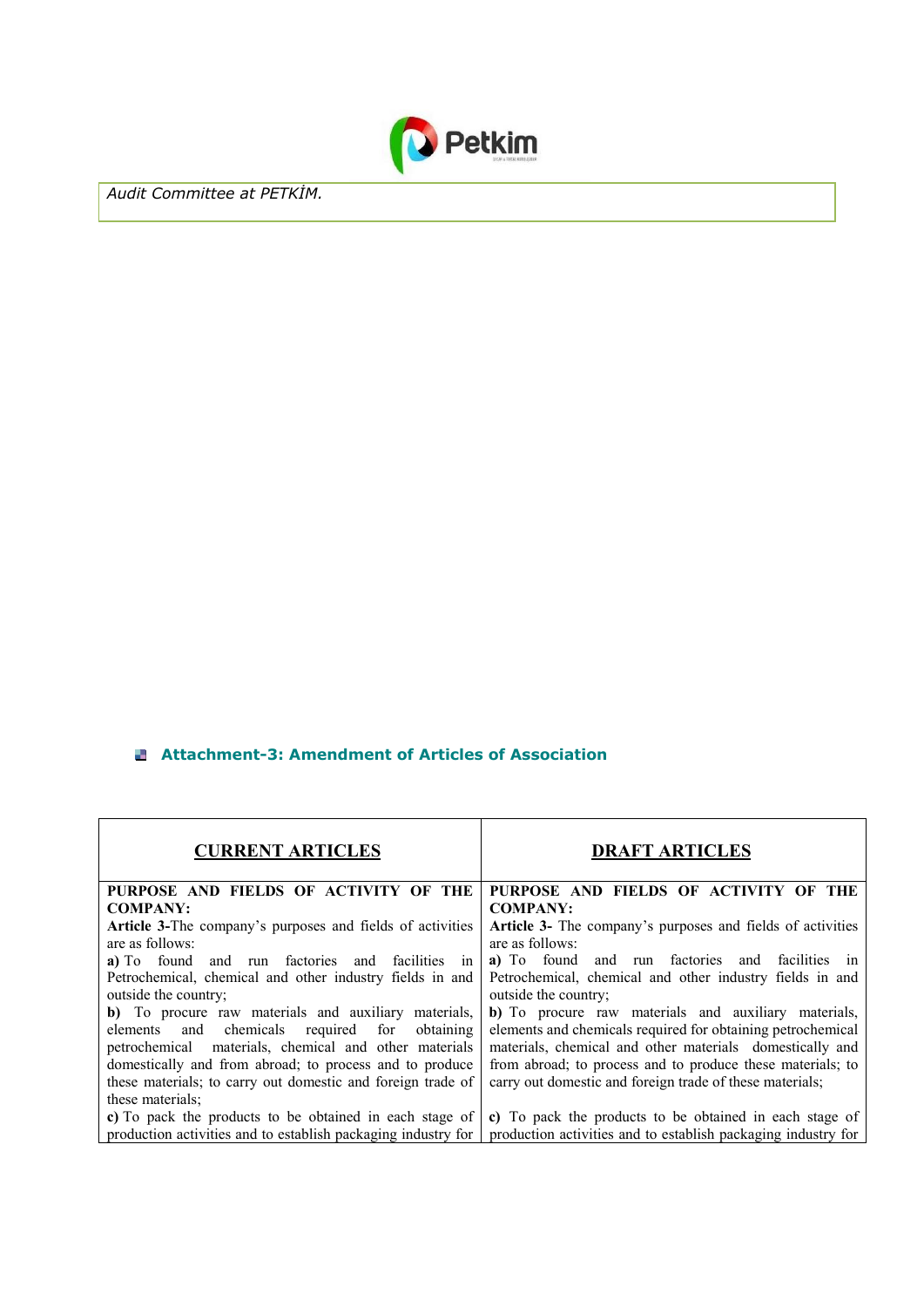

the same; to exploit and/or sell waste, subsidiary products and materials of various quality; to establish and run plants for annihilation of the waste materials and dangerous wastes which are not available for exploitation; to render waste removal services to third parties; to sell of all kinds of scrape materials;

**ç)** To found and run new foundations enterprises which provide manufacture and production of all the above mentioned materials, and to found and operate sea and road structures in relation thereto; to expand the existing enterprises; to purchase the already founded enterprises partially or in whole and to operate the same;

**d)** To enter into undertakings in and outside the country in order to found and run plants related to the field of activity; to make cooperation and partnership agreements regarding its own field of activity with domestic and foreign real and judicial persons; to participate in already founded companies or to establish new companies;

**e)** To establish warehouses, sales points and regional organizations in and outside the country ; to open branches and liaison offices; to perform procurement activities; to participate in companies which will perform such activities; to sell as wholesale or retail and export its own finished goods and products and also the finished goods and products that it imported or purchased;

**f)** To perform activities essential for the manufacture of the equipment to be used in maintenance and reparation of the enterprises, in investments of maintenance, completion and renewal and in expanding and new enterprise investments; to found enterprises required for these purposes; to increase capacities of the machinery; to exploit the over-capacity; to produce the energy required by the enterprises when necessary;

**g)** To make patent, brand, license, know-how, procurement, engineering, construction, installation and similar agreements with domestic and foreign companies;

**ğ)** To perform and make third persons perform, training, research and development Works in its field of activity, to render laboratory analysis services to third parties and institutions;

**h)** To make third persons perform transportation services; to perform transportation services in cases where transportation requires a peculiarity and necessity;

**ı)** To acquire movable or immovable properties in order to meet its requirements regarding its field of activity; to establish or to annul the rights in remover its own or other persons' immovable properties when necessary; to dispose of, lease and rent out movable and immovable properties; to establish usufruct and servitude, real estate encumbrance and various rights for and against the same; to sell immovable and movable properties when necessary;

**i)** To give indemnity, guarantee, mortgage and pledge guaranteeing the debts of itself or companies which it participates in their capital, provided that the requisite explanations within the scope of special circumstances the same; to exploit and/or sell waste, subsidiary products and materials of various quality; to establish and run plants for annihilation of the waste materials and dangerous wastes which are not available for exploitation; to render waste removal services to third parties; to sell of all kinds of scrape materials;

**ç)** To found and run new foundations enterprises which provide manufacture and production of all the above mentioned materials, and to found and operate sea and road structures in relation thereto; to expand the existing enterprises; to purchase the already founded enterprises partially or in whole and to operate the same;

**d)** To enter into undertakings in and outside the country in order to found and run plants related to the field of activity; to make cooperation and partnership agreements regarding its own field of activity with domestic and foreign real and judicial persons; to participate in already founded companies or to establish new companies;

**e)**To establish warehouses, sales points and regional organizations in and outside the country ; to open branches and liaison offices; to perform procurement activities; to participate in companies which will perform such activities; to sell as wholesale or retail and export its own finished goods and products and also the finished goods and products that it imported or purchased;

**f)** To perform activities essential for the manufacture of the equipment to be used in maintenance and reparation of the enterprises, in investments of maintenance, completion and renewal and in expanding and new enterprise investments; to found enterprises required for these purposes; to increase capacities of the machinery; to exploit the over-capacity; to produce the energy required by the enterprises when necessary;

**g)** To make patent, brand, license, know-how, procurement, engineering, construction, installation and similar agreements with domestic and foreign companies;

**ğ)** To perform and make third persons perform, training, research and development works in its field of activity, to render laboratory analysis services to third parties and institutions;

**h)** To make third persons perform transportation services; to perform transportation services in cases where transportation requires a peculiarity and necessity;

**ı)** To acquire movable or immovable properties in order to meet its requirements regarding its field of activity; to establish or to annul the rights in remover its own or other persons' immovable properties when necessary; to dispose of, lease and rent out movable and immovable properties; to establish usufruct and servitude, real estate encumbrance and various rights for and against the same; to sell immovable and movable properties when necessary;

**i)** To give indemnity, guarantee, mortgage and pledge guaranteeing the debts of itself or companies which it participates in their capital, provided that the requisite explanations within the scope of special circumstances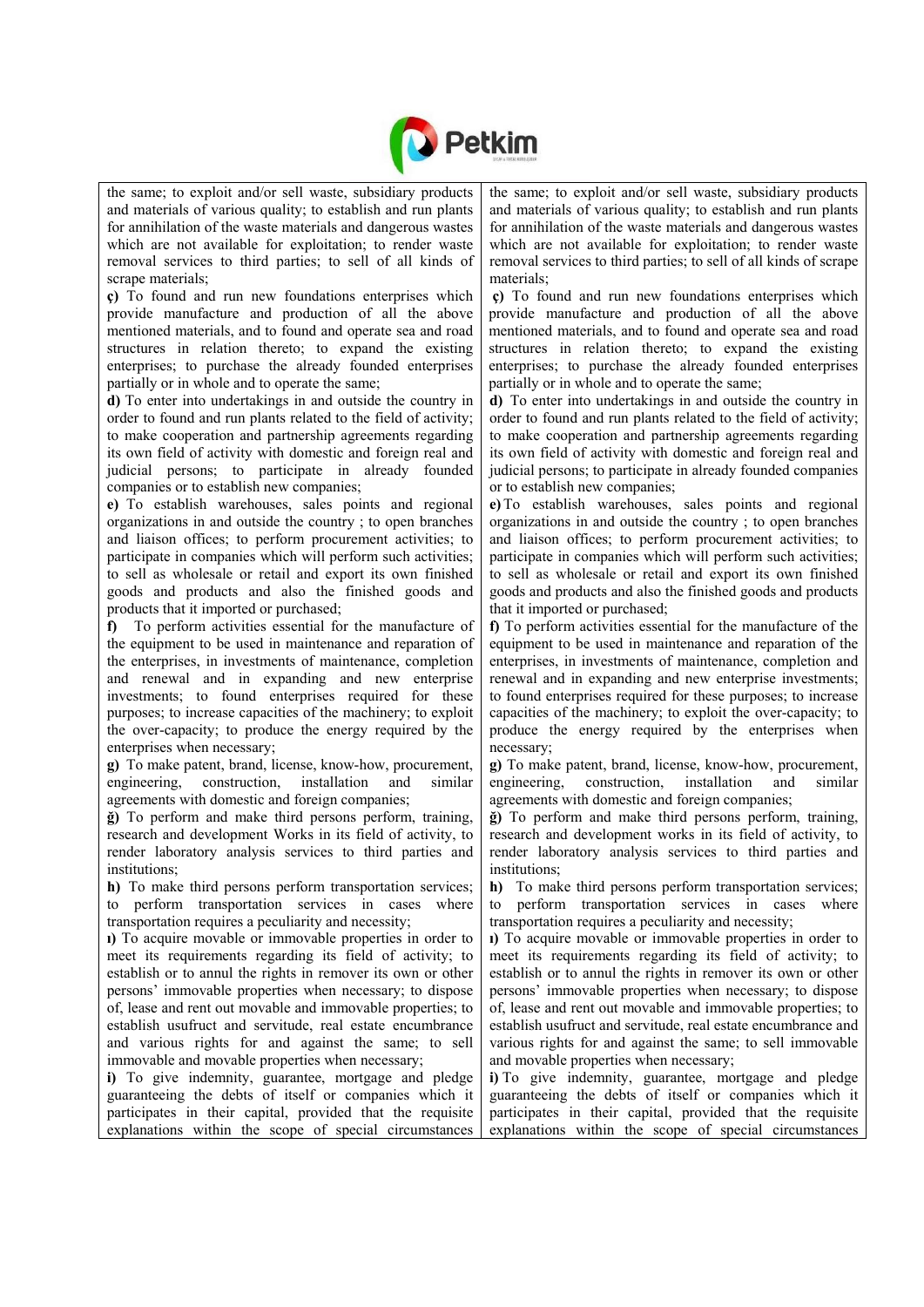

| required by Capital Market Board are made; and to take<br>indemnity, guarantee, mortgage and pledge guaranteeing its<br>credits; to release and modify the pledges;<br>j) To provide relations with all sections related to this<br>industry in the trade performed via importation and<br>exportation in the relevant industry field; to participate in<br>industry, engineering and consultancy fields; to enter into<br>tenders and undertakings;<br>k) To perform and provide engineering services in its field<br>of activity in and outside the country;<br>I) To borrow loans from domestic and foreign sources in<br>order to realize its purposes;<br>m) To establish partnerships to purchase and/or to merge<br>with the already founded partnerships related to its scope of<br>activities; to participate in the enterprises to be founded;<br>reserving the provisions of Article 15/last clause of the<br><b>Capital Markets Law,</b> | required by Capital Market Board are made; and to take<br>indemnity, guarantee, mortgage and pledge guaranteeing its<br>credits; to release and modify the pledges;<br>j) To provide relations with all sections related to this<br>industry in the trade performed via importation and<br>exportation in the relevant industry field; to participate in<br>industry, engineering and consultancy fields; to enter into<br>tenders and undertakings;<br>k) To perform and provide engineering services in its field<br>of activity in and outside the country;<br>I) To borrow loans from domestic and foreign sources in<br>order to realize its purposes;<br>m) To establish partnerships to purchase and/or to merge<br>with the already founded partnerships related to its scope of<br>activities; to participate in the enterprises to be founded;<br>reserving the provisions of Article 15/last clause of the<br><b>Capital Markets Law,</b> |
|------------------------------------------------------------------------------------------------------------------------------------------------------------------------------------------------------------------------------------------------------------------------------------------------------------------------------------------------------------------------------------------------------------------------------------------------------------------------------------------------------------------------------------------------------------------------------------------------------------------------------------------------------------------------------------------------------------------------------------------------------------------------------------------------------------------------------------------------------------------------------------------------------------------------------------------------------|------------------------------------------------------------------------------------------------------------------------------------------------------------------------------------------------------------------------------------------------------------------------------------------------------------------------------------------------------------------------------------------------------------------------------------------------------------------------------------------------------------------------------------------------------------------------------------------------------------------------------------------------------------------------------------------------------------------------------------------------------------------------------------------------------------------------------------------------------------------------------------------------------------------------------------------------------|
| n) To establish a production plant within the scope of auto-<br>producer license essentially in order to meet its own<br>electricity and heating energy requirement in accordance<br>with electricity market law; to produce electricity and<br>heating energy; in case of an overproduction, to sell the<br>produced electricity and heating energy and/or capacity to<br>other license holder judicial persons and individual<br>consumers in accordance with the law in question; to<br>perform activities regarding importation of plant and related<br>equipment and fuel;                                                                                                                                                                                                                                                                                                                                                                      | n) To establish a production plant within the scope of auto-<br>producer license essentially in order to meet its own<br>electricity and heating energy requirement in accordance<br>with the Law No 4628 regarding the electricity market as<br>well as the relevant legislation; to produce electricity and<br>heating energy; in case of an over-production, to sell the<br>produced electricity and heating energy and/or capacity to<br>other license holder judicial persons and free consumers in<br>accordance with the legislation in question; to perform<br>activities regarding the procurement of all equipment and<br>fuel regarding the electricity production plant provided that<br>the same are not commercial;                                                                                                                                                                                                                    |
| o) Within the framework of the legislation, to carry out<br>activities with respect to the import from abroad or purchase<br>domestically of the natural gas in bulk and by retail and<br>with respect to the utilization and storage of the imported<br>and purchased natural gas;                                                                                                                                                                                                                                                                                                                                                                                                                                                                                                                                                                                                                                                                  | o) Within the framework of the legislation, to carry out<br>activities with respect to the import from abroad or purchase<br>domestically of the natural gas in bulk and by retail and with<br>respect to the utilization and storage of the imported and<br>purchased natural gas;                                                                                                                                                                                                                                                                                                                                                                                                                                                                                                                                                                                                                                                                  |
| operation/port operation activities at port, cruise port,<br>passenger terminal, port side, pier, shelter, berth,<br>fuel/liquefied etroleum gas pipe line and float systems and<br>similar seaside facilities, to render port operation services,<br>to procure that such services are also rendered by third<br>parties by means of leasing or other methods when<br>necessary; to purchase, to have constructed and to lease and<br>sell the required naval vessels, to establish local and foreign<br>partnerships on this subject in necessary cases, to operate<br>warehouse and to render warehouse services,                                                                                                                                                                                                                                                                                                                                 | $\ddot{\mathbf{o}}$ ) To carry out Pilotage and Tugboat activities, to carry out $\ddot{\mathbf{o}}$ ) To carry out Pilotage and Tugboat activities, to carry out<br>operation/port operation activities at port, cruise port,<br>passenger terminal, port side, pier, shelter, berth,<br>fuel/liquefied petroleum gas pipe line and float systems and<br>similar seaside facilities, to render port operation services, to<br>procure that such services are also rendered by third parties<br>by means of leasing or other methods when necessary; to<br>purchase, to have constructed and to lease and sell the<br>required naval vessels, to establish local and foreign<br>partnerships on this subject in necessary cases, to operate<br>warehouse and to render warehouse services,                                                                                                                                                           |
|                                                                                                                                                                                                                                                                                                                                                                                                                                                                                                                                                                                                                                                                                                                                                                                                                                                                                                                                                      | p) To provide assistance and donation to the charitable<br>foundations and associations founded for social purposes<br>and education-training institutions and other persons,<br>agencies and institutions within the framework of the                                                                                                                                                                                                                                                                                                                                                                                                                                                                                                                                                                                                                                                                                                               |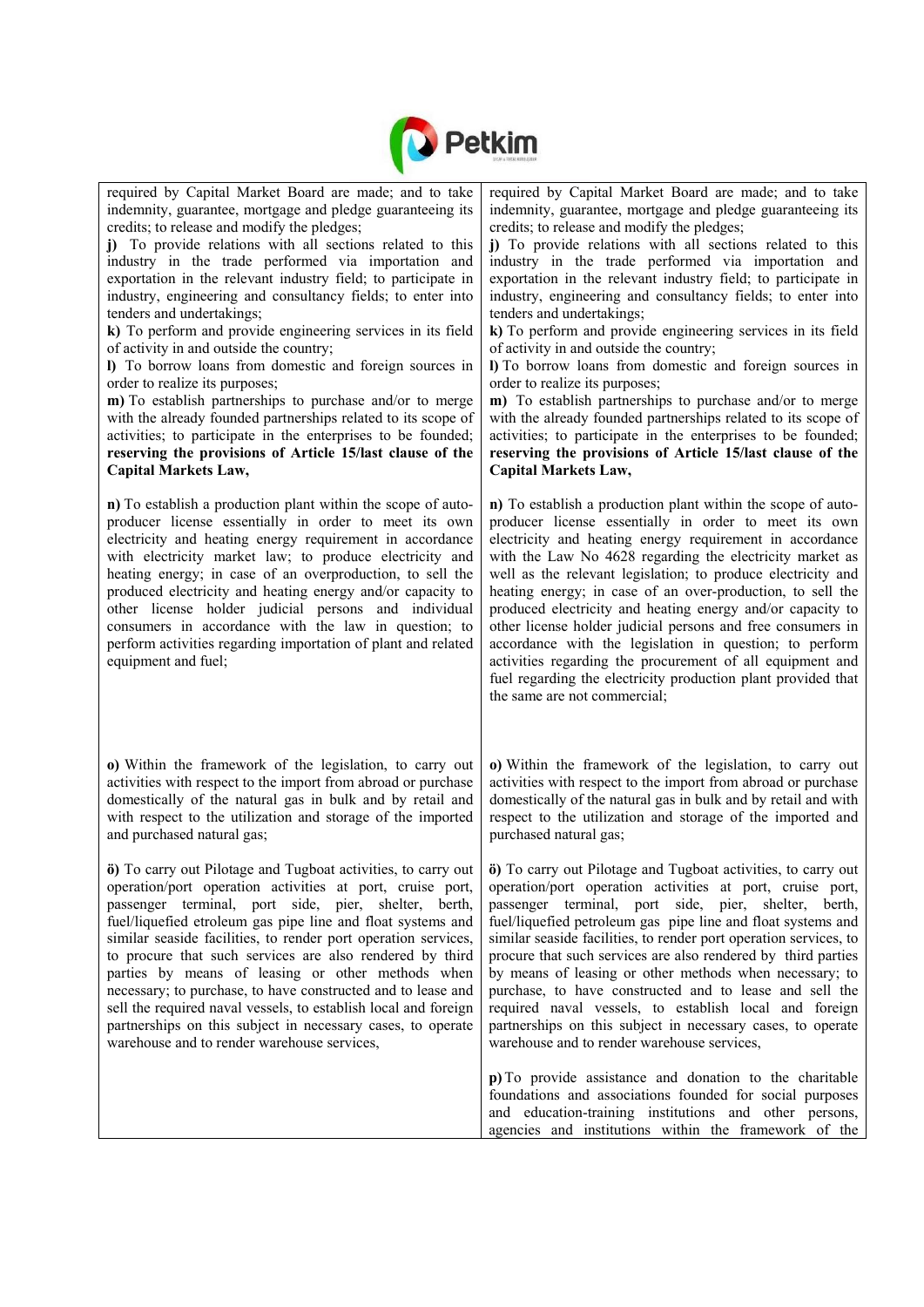

|                                                                                                                                                                                                                                                                                                                                                                                                                                                                                                                                                                                                                                                                                                                                                                         | principles specified by the Capital Market Board.                                                                                                                                                                                                                                                                                                                                                                                                                                                                                                                                                                                                                                                                                                                       |
|-------------------------------------------------------------------------------------------------------------------------------------------------------------------------------------------------------------------------------------------------------------------------------------------------------------------------------------------------------------------------------------------------------------------------------------------------------------------------------------------------------------------------------------------------------------------------------------------------------------------------------------------------------------------------------------------------------------------------------------------------------------------------|-------------------------------------------------------------------------------------------------------------------------------------------------------------------------------------------------------------------------------------------------------------------------------------------------------------------------------------------------------------------------------------------------------------------------------------------------------------------------------------------------------------------------------------------------------------------------------------------------------------------------------------------------------------------------------------------------------------------------------------------------------------------------|
|                                                                                                                                                                                                                                                                                                                                                                                                                                                                                                                                                                                                                                                                                                                                                                         | Provision by the Company of all and any assistance or<br>donation referred in sub clause p) of Article 3 of the Articles<br>of Association of the Company shall require prior approval<br>of the Board of Directors of the Company.                                                                                                                                                                                                                                                                                                                                                                                                                                                                                                                                     |
| Upon the amendments of the Articles of Association, it is<br>required to obtain the assent of the Capital Market Board<br>and to attain the consent of the Ministry of the Industry and<br>Commerce. Furthermore, in the event that the Company<br>obtains license from the Energy Market Regulatory<br>Authority and if it is requisite pursuant to the legislation<br>related with the attained license, the approval of the Energy<br>Market Regulation Authority shall also be obtained for the<br>amendments of the articles of association other than the<br>change of domicile address.                                                                                                                                                                          | Upon the amendments of the Articles of Association, it is<br>required to obtain the assent of the Capital Market Board<br>and to attain the consent of the Ministry of the Industry<br>andCommerce. Furthermore, in the event that the Company<br>obtains license from the Energy Market Regulatory<br>Authority and if it is requisite pursuant to the legislation<br>related with the attained license, the approval of the Energy<br>Market Regulation Authority shall also be obtained for the<br>amendments of the articles of association other than the<br>change of domicile address.                                                                                                                                                                           |
| <b>CAPITAL:</b><br>Article 6- The company has accepted the Registered Capital<br>system as per the provisions of the Capital Market Law<br>numbered 2499, and has been entered into this system under<br>the permission of the Capital Market Board dated<br>07.12.1998 and numbered 11838.                                                                                                                                                                                                                                                                                                                                                                                                                                                                             | <b>CAPITAL:</b><br>Article 6- The company has accepted the Registered Capital<br>system as per the provisions of the Capital Market Law<br>numbered 2499, and has been entered into this system under<br>the permission of the Capital Market Board dated<br>07.12.1998 and numbered 11838.                                                                                                                                                                                                                                                                                                                                                                                                                                                                             |
| The permission of Registered Capital ceiling given by the<br>Capital Market Board shall be valid for the years 2009-2013<br>(5 years). Even if the permitted Registered Capital ceiling<br>not being reached at the end of the year 2013, in order for<br>the Board of Directors to render a decision on the capital<br>increase after the year 2013, it is obligatory for the Board of<br>Directors to obtain the authorization of the General<br>Assembly for a new period provided that the permission is<br>obtained from the Capital Markets Board for a ceiling<br>previously permitted or for a new ceiling amount. In case of<br>the failure to obtain such authorization, the company shall<br>be deemed to have exited from the Registered Capital<br>system. | The permission of Registered Capital ceiling given by the<br>Capital Market Board shall be valid for the years 2009-2013<br>(5 years). Even if the permitted Registered Capital ceiling<br>not being reached at the end of the year 2013, in order for<br>the Board of Directors to render a decision on the capital<br>increase after the year 2013, it is obligatory for the Board of<br>Directors to obtain the authorization of the General<br>Assembly for a new period provided that the permission is<br>obtained from the Capital Markets Board for a ceiling<br>previously permitted or for a new ceiling amount. In case of<br>the failure to obtain such authorization, the company shall<br>be deemed to have exited from the Registered Capital<br>system. |
| a) Registered Capital:<br>The Registered Capital of the company is 300.000.000.<br>(three hundred million) Turkish Liras. This capital has been<br>divided into 30.000.000.000 (thirty billion) shares each<br>bearing a<br>nominal value of 1 (one) Kurus.                                                                                                                                                                                                                                                                                                                                                                                                                                                                                                             | a) Registered Capital:<br>The Registered Capital of the company is 300.000.000.<br>(three hundred million) Turkish Liras. This capital has been<br>divided into 30.000.000.000 (thirty billion) shares each<br>bearing a nominal value of 1 (one) Kurus.                                                                                                                                                                                                                                                                                                                                                                                                                                                                                                                |
| b) Issued Capital:<br>The issued capital of the company is 204.750.000. (two<br>hundred and four million seven hundred and fifty thousand)<br>Turkish Liras. This capital has been divided into<br>20.475.000.000. (twenty billion four hundred seventy five<br>million) shares each having a nominal value of 1 (one)<br>Kurus. The entire capital has been paid-up.                                                                                                                                                                                                                                                                                                                                                                                                   | b) Issued Capital:<br>The issued capital of the company is $1,000,000,000$ . (one<br>billion) Turkish Liras. This capital has been divided into<br>100,000,000,000. (a hundred billion) shares each having a<br>nominal value of 1 (one) Kurus. The entire capital has been<br>paid-up.                                                                                                                                                                                                                                                                                                                                                                                                                                                                                 |
| c) Between the years 2009-2013, the Board of Directors is                                                                                                                                                                                                                                                                                                                                                                                                                                                                                                                                                                                                                                                                                                               | c) Between the years 2009-2013, the Board of Directors is                                                                                                                                                                                                                                                                                                                                                                                                                                                                                                                                                                                                                                                                                                               |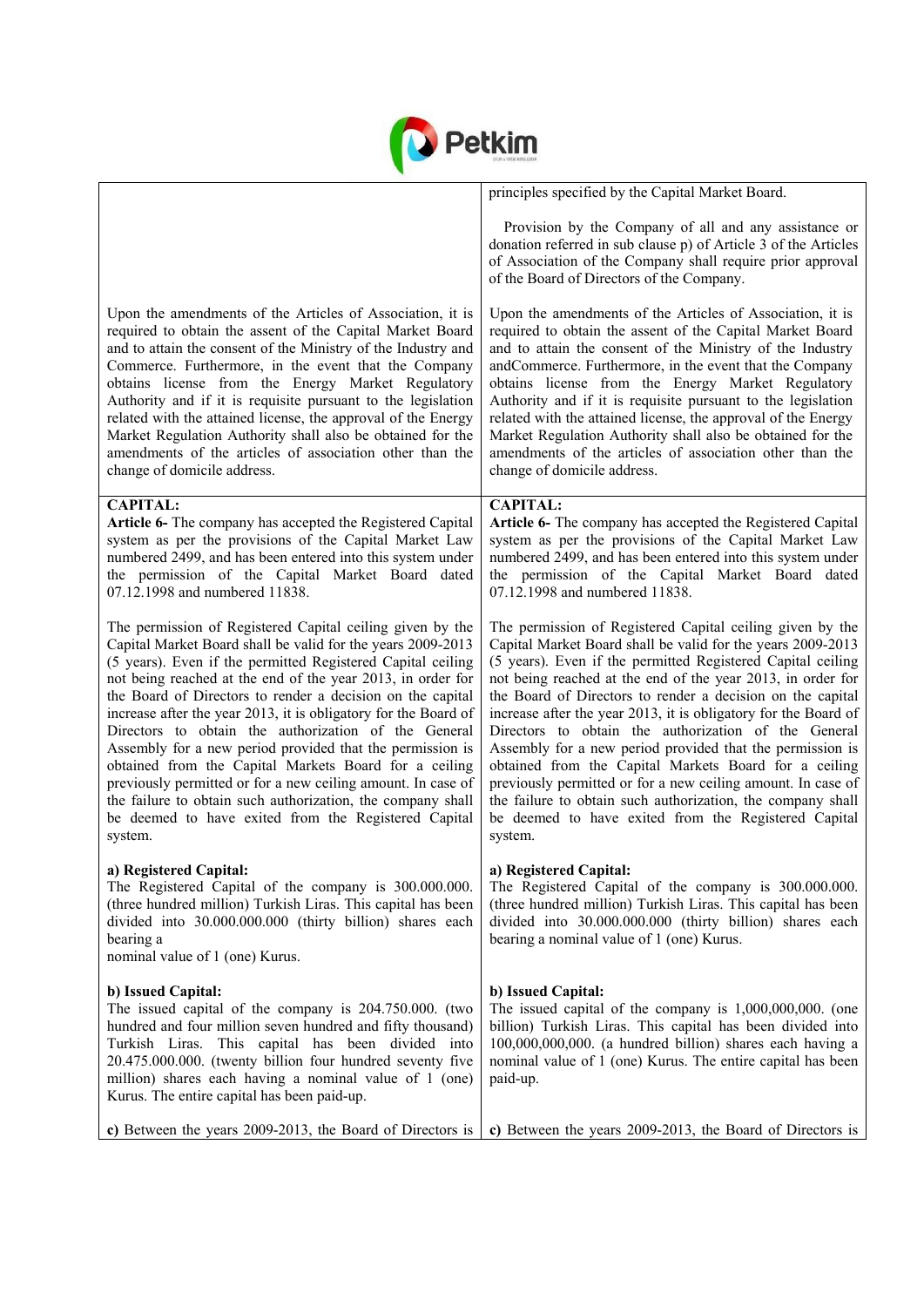

| entitled to increase the issued                              | entitled to increase the issued capital by issuing new shares |
|--------------------------------------------------------------|---------------------------------------------------------------|
| capital by issuing new shares at the times deemed necessary  | at the times deemed necessary by the Board of Directors and   |
| by the Board of Directors and in compliance with the         | in compliance with the provisions of the Capital Market       |
| provisions of the Capital Market Law, provided that this     | Law, provided that this increase stays within the Registered  |
| increase stays within the Registered Capital Ceiling.        | Capital Ceiling.                                              |
|                                                              |                                                               |
| The shares representing the capital are followed up from the | The shares representing the capital are followed up from the  |
| records within the framework of the principles of            | records within the framework of the principles of             |
| dematerialization.                                           | dematerialization.                                            |
|                                                              |                                                               |
|                                                              |                                                               |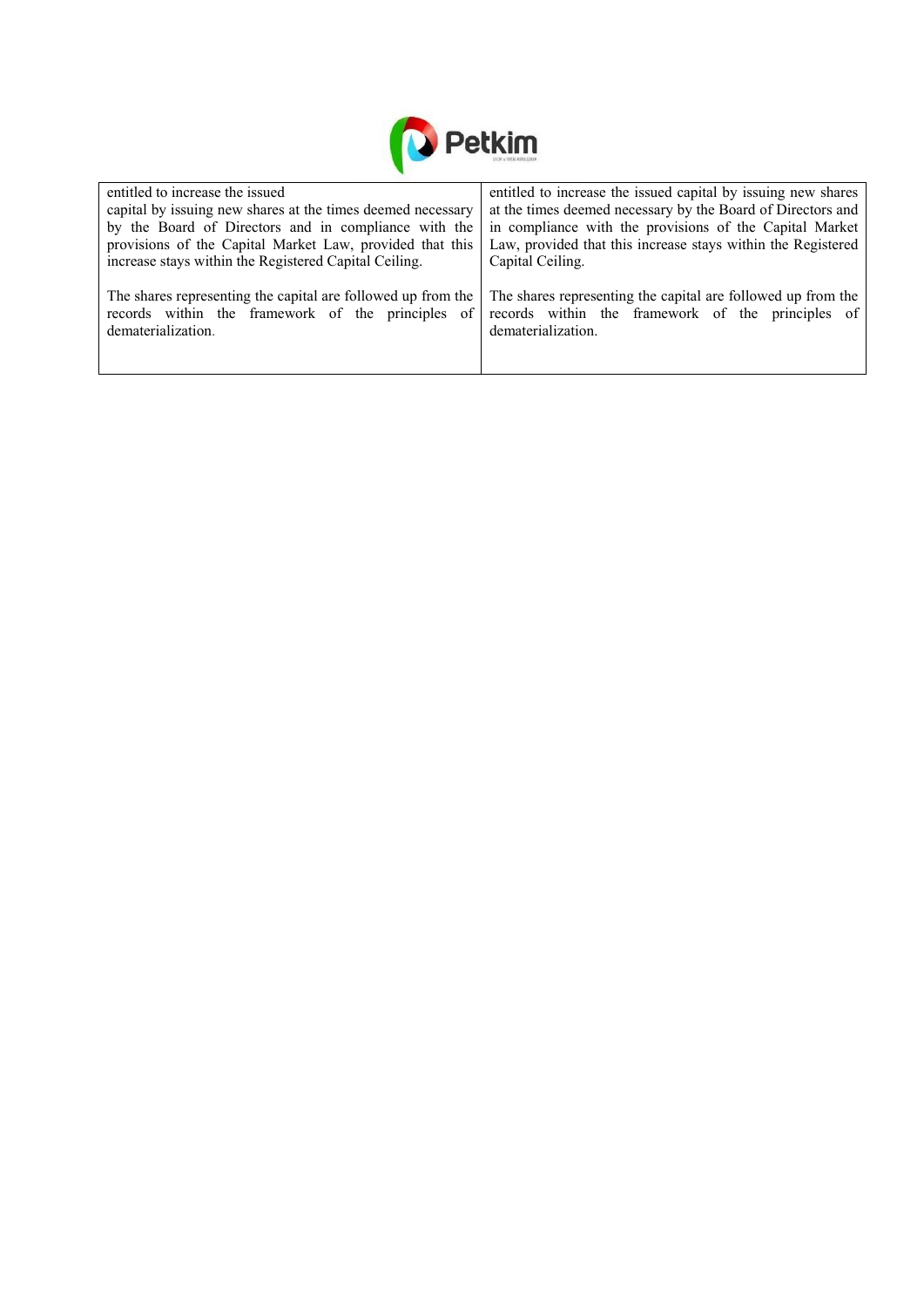

#### **SHARE CERTIFICATES:**

**Article 8-** The shares of the company have been separated into three groups as A, B and C Groups, and they have been subscribed to the shareholders pro rata to their capitals as shown herein below:

| <b>SHARE</b><br><b>GROUP</b> | <b>NAME OF</b><br><b>SHAREHOLDER</b> | <b>TYPE OF</b><br><b>SHARE</b> | <b>TOTAL</b><br><b>SHARE</b><br><b>OUANTITY</b> | <b>VALUE OF</b><br><b>THE SHARES</b><br>(TRY) |
|------------------------------|--------------------------------------|--------------------------------|-------------------------------------------------|-----------------------------------------------|
| A                            | Socar & Turcas                       | Registered                     |                                                 |                                               |
|                              | Petrokimya A.Ş.                      |                                | 2.252.250.000                                   | 22.522.500,00                                 |
| В                            | Socar & Turcas                       | Registered                     |                                                 |                                               |
|                              | Petrokimya A.Ş.                      |                                | 8.190.000.000                                   | 81.900.000,00                                 |
| A                            | Other                                | Registered                     | 7.919.4 4.100                                   | 79.194.141,00                                 |
| A                            | Privatization                        | Registered                     |                                                 |                                               |
|                              | Admini tration                       |                                | 2.113.335.899                                   | 21.133.<br>58,99                              |
| $\mathcal{C}$                | Privatization                        | Registered                     |                                                 |                                               |
|                              | Administration                       |                                |                                                 | 0.01                                          |
| TOTAL                        |                                      |                                | 20.475.000.000                                  | 204.750.000,00                                |

C group share belongs to Prime Ministry Privatization Administration. The privileges assigned to C group share by the present Articles of Association shall continue as long as Prime Ministry Privatization Administration owns the C group share. With the conversion of the C group share into A group, the "right to nominate a candidate for Board of Directors" assigned to C Group with the Article 11 of the present articles of association shall be transferred to the shareholders holding A group shares.

In accordance with the last paragraph of Article 15, in case it is decided to void the rights assigned to C group share, the share shall transform into A group share. In this case, C Group's right to nominate a candidate for Board of Directors is transferred to the A Group.

### **SHARE CERTIFICATES:**

**Article 8-** The shares of the company have been separated into three groups as A, B and C Groups, and they have been subscribed to the shareholders pro rata to their capitals as shown herein below:

| <b>SHARE</b><br><b>GROUP</b> | <b>NAME OF</b><br><b>SHAREHOLDE</b><br>R | <b>TYPE OF</b><br><b>SHARE</b> | <b>TOTAL SHARE</b><br><b>OUANTITY</b> | <b>VALUE OF</b><br><b>THE SHARES</b><br>(TL) |
|------------------------------|------------------------------------------|--------------------------------|---------------------------------------|----------------------------------------------|
| A                            | Socar & Turcas                           | Registered                     |                                       |                                              |
|                              | Petrokimya A.Ş.                          |                                | 11,000,000,000                        | 110,000,000.00                               |
| B                            | Socar & Turcas                           | Registered                     |                                       |                                              |
|                              | Petrokimya A.S.                          |                                | 40,000,000,000                        | 400,000,000.00                               |
| A                            | Other                                    | Registered                     | 38,678,431,890                        | 386,784,318.90                               |
| A                            | Privatization                            | Registered                     |                                       |                                              |
|                              | Administration                           |                                | 10,321,568,109                        | 103,215,681.09                               |
| $\mathcal{C}$                | Privatization                            | Registered                     |                                       |                                              |
|                              | Administration                           |                                |                                       | 0.01                                         |
| <b>TOTAL</b>                 |                                          |                                | 100.000.000.000                       | 1.000.000.000.00                             |

C group share belongs to Prime Ministry Privatization Administration. The privileges assigned to C group share by the present Articles of Association shall continue as long as Prime Ministry Privatization Administration owns the C group share. With the conversion of the C group share into A group, the "right to nominate a candidate for Board of Directors" assigned to C Group with the Article 11 of the present articles of association shall be transferred to the shareholders holding A group shares.

In accordance with the last paragraph of Article 15, in case it is decided to void the rights assigned to C group share, the share shall transform into A group share. In this case, C Group's right to nominate a candidate for Board of Directors is transferred to the A Group.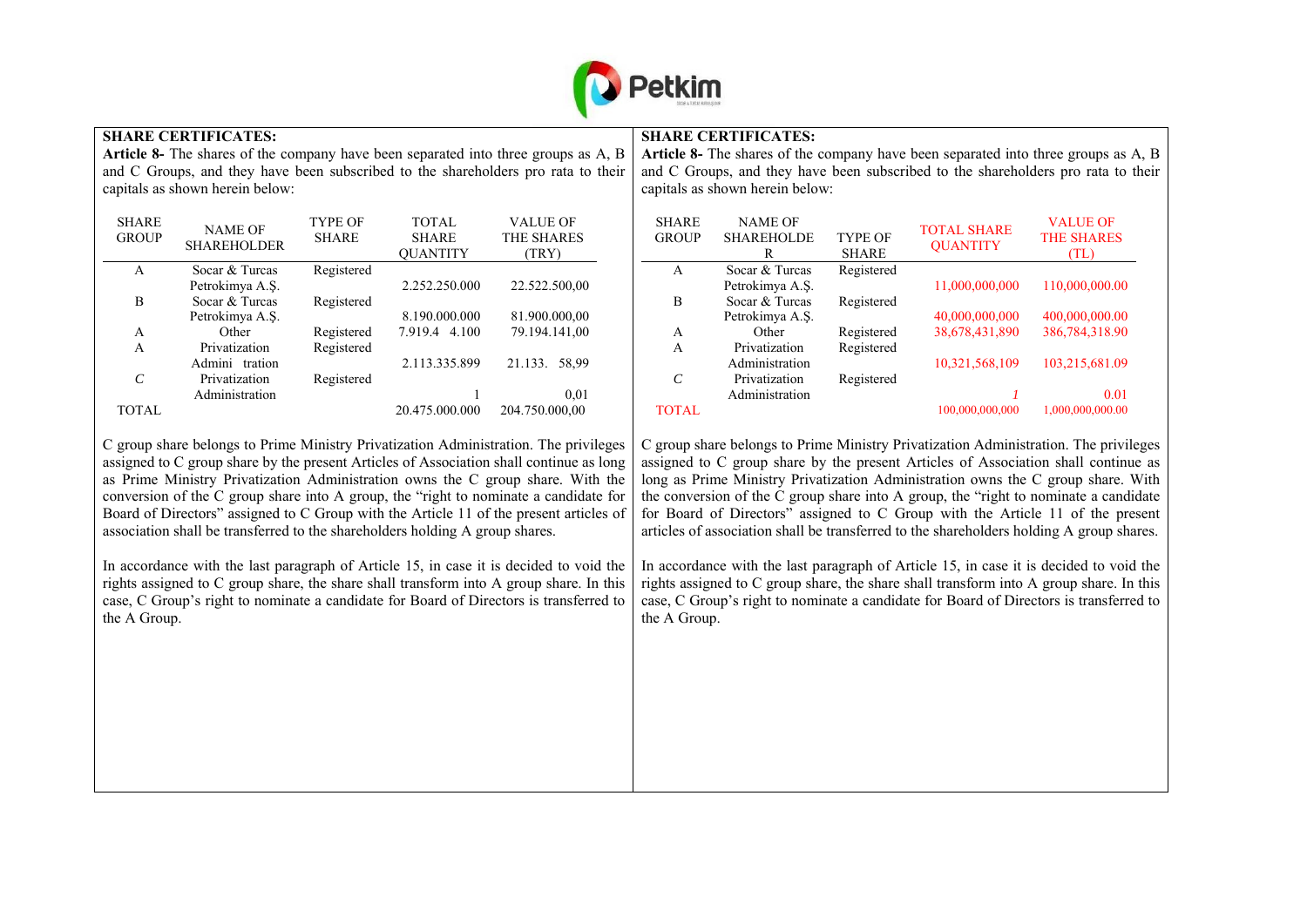

#### **BOARD OF DIRECTORS:**

**Article 11-**Management and representation of the Company are carried out by the Board of Directors. The Board of Directors is authorized to perform all kind of works other than the General Assembly is obliged to perform according to the laws. The Board of Directors consists of 7 members elected by the General Assembly. The General assembly should form the Board of Directors with 3 candidates who get most votes in the selection performed amongst A group shareholders, 3 candidates who get most votes in the selection performed amongst B group shareholders, and 1 candidate shown by C group shareholder.

The following principles are applied for A group shareholders in determining candidates for the Board of Directors:

**a)** In case that the public offering ratio of the A group shares is 20% (20% or more) of the total capital, the right to determine one of the 3 Board of Directors member candidates assigned to A group belongs to A group, and the right to determine 2 candidates belongs to B group shareholders.

**b)** In case that the public offering ratio of the A group shares is 40% (40% or more) of the total capital, the right to determine two of the 3 Board of Directors member candidates assigned to A group belongs to A group, and the right to determine 1 candidate belongs to B group shareholders.

**c)** In case that the public offering ratio of the A group shares is 55% and more of the total capital, all of 3 members shall be selected amongst the candidates to be selected and shown by A group according to the abovementioned procedure.

**ç)** Showing candidate for the Board of Directors by the shareholders possessing A group shares depends on representation in the General Assembly, at which members of Board of Directors are to be selected, with a ratio of at least 1% of the A Group shares in the total capital. The shareholders having the possession of A group shares shall determine the candidates for the membership of Board of Directors in the meeting they make amongst themselves. In case that the shareholders having the possession of A group shares are not represented in the General Assembly with the ratio of 1%, the right to determine member for the Board of Directors shall be used by B group shareholders. The Board of Directors shall be selected from the candidates shown by the General Assembly.

**d)** In case a vacancy occurs in the Board of Directors due to death, resignation or cessation of membership, the vacancy shall be filled with a selection performed by Board of Directors in accordance with the Article 315 of the Turkish Commerce Law. In case a membership selected to represent A group shares falls off, then the Board of Directors shall fill the vacant membership with a selection amongst the candidates shown by the members of the Board of Directors representing A group shares. In case a membership selected to represent B group shares falls off, then the Board of Directors shall fill the vacant membership with a selection amongst the candidates shown by the members of the Board of Directors representing B group shares. However, if the A

#### **BOARD OF DIRECTORS:**

**Article 11-**Management and representation of the Company are carried out by the Board of Directors. The Board of Directors is authorized to perform all kind of works other than the General Assembly is obliged to perform according to the laws. The Board of Directors consists of 7 members elected by the General Assembly. The General assembly should form the Board of Directors with 3 candidates who get most votes in the selection performed amongst A group shareholders, 3 candidates who get most votes in the selection performed amongst B group shareholders, and 1 candidate shown by C group shareholder.

The following principles are applied for A group shareholders in determining candidates for the Board of Directors:

**a)** In case that the public offering ratio of the A group shares is 20% (20% or more) of the total capital, the right to determine one of the 3 Board of Directors member candidates assigned to A group belongs to A group, and the right to determine 2 candidates belongs to B group shareholders.

**b)** In case that the public offering ratio of the A group shares is 40% (40% or more) of the total capital, the right to determine two of the 3 Board of Directors member candidates assigned to A group belongs to A group, and the right to determine 1 candidate belongs to B group shareholders.

**c)** In case that the public offering ratio of the A group shares is 55% and more of the total capital, all of 3 members shall be selected amongst the candidates to be selected and shown by A group according to the abovementioned procedure.

**ç)** Showing candidate for the Board of Directors by the shareholders possessing A group shares depends on representation in the General Assembly, at which members of Board of Directors are to be selected, with a ratio of at least 1% of the A Group shares in the total capital. The shareholders having the possession of A group shares shall determine the candidates for the membership of Board of Directors in the meeting they make amongst themselves. In case that the shareholders having the possession of A group shares are not represented in the General Assembly with the ratio of 1%, the right to determine member for the Board of Directors shall be used by B group shareholders. The Board of Directors shall be selected from the candidates shown by the General Assembly.

**d)** In case a vacancy occurs in the Board of Directors due to death, resignation or cessation of membership, the vacancy shall be filled with a selection performed by Board of Directors in accordance with the Article 315 of the Turkish Commerce Law.

The elected member of the Board of Directors shall be tabled to the approval of the General Assembly to be convened first. The referred person shall complete the term of the person -in lieu of whom s/he was elected- on the condition that its membership is approved by the General Assembly. In case a membership selected to represent A group shares falls off, then the Board of Directors shall fill the vacant membership with a selection amongst the candidates shown by the members of the Board of Directors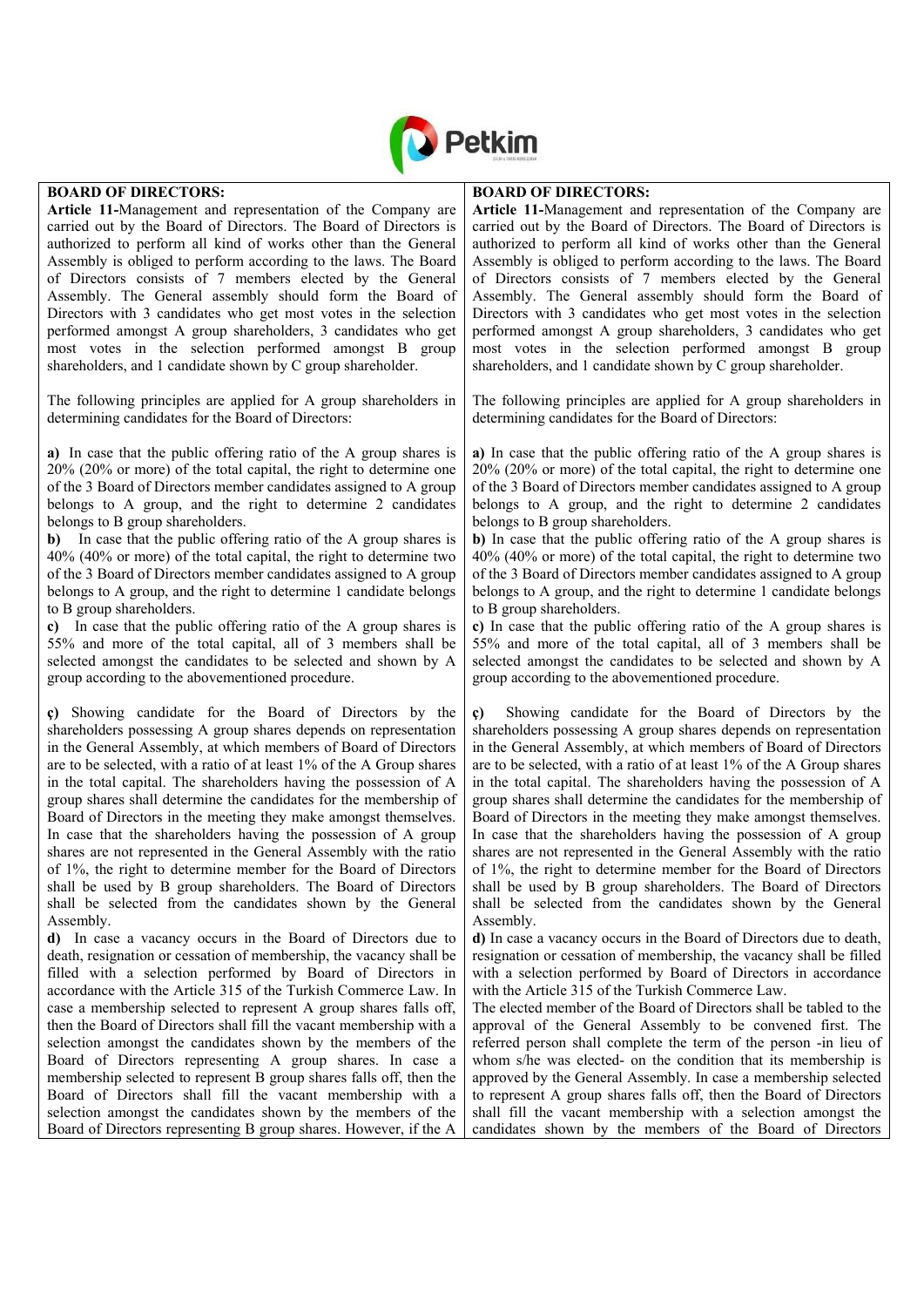

| group is represented by 1 member in the Board of Directors and<br>this membership falls off, then a selection shall be made amongst<br>the candidates shown by C group. In case the membership selected<br>by C group falls off due to the abovementioned reasons, then the<br>vacant membership shall be filled with a selection by Board of<br>Directors amongst the candidate or candidates shown by C group<br>shareholder.<br>e) In case a member of the Board of Directors representing a<br>certain legal entity notifies that he/she has no relations with the<br>mentioned legal entity any more or in case a certain legal entity<br>transfers its shares to a third person, then this member is deemed as<br>resigned from the Board of Directors and the provisions indicated<br>on the paragraph d of this article shall be applied in order to fill this<br>vacant membership. | representing A group shares. In case a membership selected to<br>represent B group shares falls off, then the Board of Directors shall<br>fill the vacant membership with a selection amongst the candidates<br>shown by the members of the Board of Directors representing B<br>group shares. However, if the A group is represented by 1 member<br>in the Board of Directors and this membership falls off, then a<br>selection shall be made amongst the candidates shown by C group.<br>In case the membership selected by C group falls off due to the<br>abovementioned reasons, then the vacant membership shall be<br>filled with a selection by Board of Directors amongst the candidate<br>or candidates shown by C group shareholder.<br>e) In case a member of the Board of Directors representing a<br>certain legal entity, that holds shares in the Company, notifies that<br>he/she has no relations with the mentioned legal entity any more or<br>in case a certain legal entity -that holds shares in the Company-<br>transfers its shares to a third person or a member of the Board of<br>Directors -that holds shares in the Company- transfers its shares to<br>a third person then this member is deemed as resigned from the<br>Board of Directors and the provisions indicated on the paragraph d<br>of this article shall be applied in order to fill this vacant<br>membership. |
|----------------------------------------------------------------------------------------------------------------------------------------------------------------------------------------------------------------------------------------------------------------------------------------------------------------------------------------------------------------------------------------------------------------------------------------------------------------------------------------------------------------------------------------------------------------------------------------------------------------------------------------------------------------------------------------------------------------------------------------------------------------------------------------------------------------------------------------------------------------------------------------------|-------------------------------------------------------------------------------------------------------------------------------------------------------------------------------------------------------------------------------------------------------------------------------------------------------------------------------------------------------------------------------------------------------------------------------------------------------------------------------------------------------------------------------------------------------------------------------------------------------------------------------------------------------------------------------------------------------------------------------------------------------------------------------------------------------------------------------------------------------------------------------------------------------------------------------------------------------------------------------------------------------------------------------------------------------------------------------------------------------------------------------------------------------------------------------------------------------------------------------------------------------------------------------------------------------------------------------------------------------------------------------------------------------------|
| QUALIFICATIONS AND ELIGIBILITY OF THE BOARD<br><b>MEMBERS:</b>                                                                                                                                                                                                                                                                                                                                                                                                                                                                                                                                                                                                                                                                                                                                                                                                                               | QUALIFICATIONS AND ELIGIBILITY OF THE BOARD<br><b>MEMBERS:</b>                                                                                                                                                                                                                                                                                                                                                                                                                                                                                                                                                                                                                                                                                                                                                                                                                                                                                                                                                                                                                                                                                                                                                                                                                                                                                                                                              |
| Article 12- In order to be eligible for election to the Board of<br>Directors, it is essential that the nominee has not been placed under<br>interdiction; to be a shareholder in the Company; and not to be<br>sentenced due to disgraceful offenses. In case non-shareholders are<br>selected as members, they can start work after they receive the title<br>of shareholder. The General Assembly of Shareholders may give<br>permission for the situations stipulated in Articles 334 and 335 of<br>the Turkish Commercial Code.                                                                                                                                                                                                                                                                                                                                                         | Article 12- The members of the Board of Directors are elected<br>among the persons who are the holders of shares in the Company,<br>who are preferably university graduate, who have technical<br>knowledge and/or general financial and legal knowledge and<br>managerial experience in the fields where the Company is engaged<br>in activities, who have not been placed under interdiction, who<br>have not been sentenced due to disgraceful offenses and who have<br>the opportunity and determinedness for participating in all<br>meetings of the board of directors. A legal entity that is a<br>shareholder may not be a director; however, natural persons<br>representing such legal entity may be elected as the member of the<br>Board of Directors.                                                                                                                                                                                                                                                                                                                                                                                                                                                                                                                                                                                                                                          |
|                                                                                                                                                                                                                                                                                                                                                                                                                                                                                                                                                                                                                                                                                                                                                                                                                                                                                              | As a rule, the members of the Board of Directors may not enter<br>into business and compete with the Company and the contrary is<br>possible with the resolution to be rendered with the affirmative<br>vote of 3/4 of shareholders present in the General Assembly Meeting<br>where at least 50% of the capital of the Company is represented.                                                                                                                                                                                                                                                                                                                                                                                                                                                                                                                                                                                                                                                                                                                                                                                                                                                                                                                                                                                                                                                             |
|                                                                                                                                                                                                                                                                                                                                                                                                                                                                                                                                                                                                                                                                                                                                                                                                                                                                                              | The members of the Board of Directors may not be present in the<br>discussion of issues which are related with themselves or which<br>relate with the benefit of themselves, their spouses and relatives by<br>blood and marriage up to third degree who are not a member of the<br>Board of Directors. In the event that such an issue is to be<br>discussed, the members of the Board of Directors are liable to<br>notify the Board of their relevance and to have such relevance<br>written in the minutes.                                                                                                                                                                                                                                                                                                                                                                                                                                                                                                                                                                                                                                                                                                                                                                                                                                                                                             |
| <b>MEETINGS OF THE BOARD OF DIRECTORS:</b>                                                                                                                                                                                                                                                                                                                                                                                                                                                                                                                                                                                                                                                                                                                                                                                                                                                   | <b>MEETINGS OF THE BOARD OF DIRECTORS:</b>                                                                                                                                                                                                                                                                                                                                                                                                                                                                                                                                                                                                                                                                                                                                                                                                                                                                                                                                                                                                                                                                                                                                                                                                                                                                                                                                                                  |
| Article 15- The Board of Directors shall convene at any time<br>required in due course of the Company's business at the                                                                                                                                                                                                                                                                                                                                                                                                                                                                                                                                                                                                                                                                                                                                                                      | Article 15- The Board of Directors shall convene at any time<br>required in due course of the Company's business at the                                                                                                                                                                                                                                                                                                                                                                                                                                                                                                                                                                                                                                                                                                                                                                                                                                                                                                                                                                                                                                                                                                                                                                                                                                                                                     |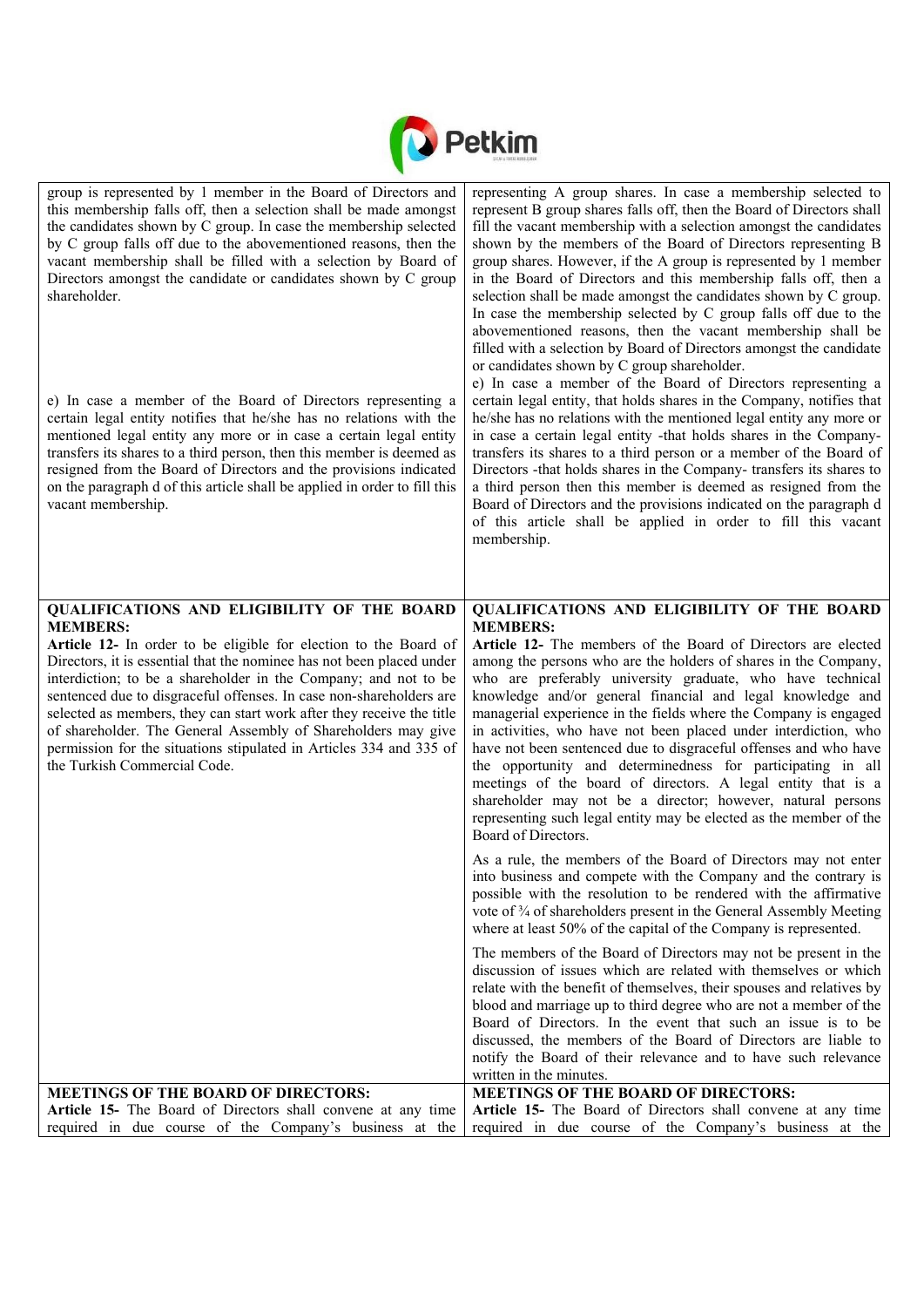

| headquarters or any other place deemed appropriate. However, it is                                                                                                                                                                                                                                                                                                                                                                                                                                                                                                                                                                                                              | headquarters or any other place deemed appropriate. However, it is                                                                                                                                                                                                                                                                                                                                                                                                                                                                                                                                                                                                                        |
|---------------------------------------------------------------------------------------------------------------------------------------------------------------------------------------------------------------------------------------------------------------------------------------------------------------------------------------------------------------------------------------------------------------------------------------------------------------------------------------------------------------------------------------------------------------------------------------------------------------------------------------------------------------------------------|-------------------------------------------------------------------------------------------------------------------------------------------------------------------------------------------------------------------------------------------------------------------------------------------------------------------------------------------------------------------------------------------------------------------------------------------------------------------------------------------------------------------------------------------------------------------------------------------------------------------------------------------------------------------------------------------|
| obligatory to hold at least six meetings in a year. The Board of                                                                                                                                                                                                                                                                                                                                                                                                                                                                                                                                                                                                                | obligatory to hold at least six meetings in a year. The Board of                                                                                                                                                                                                                                                                                                                                                                                                                                                                                                                                                                                                                          |
| Directors is held with the participation of at least four members.                                                                                                                                                                                                                                                                                                                                                                                                                                                                                                                                                                                                              | Directors is held with the participation of at least four members.                                                                                                                                                                                                                                                                                                                                                                                                                                                                                                                                                                                                                        |
| The Board of Directors takes its decisions with the affirmative                                                                                                                                                                                                                                                                                                                                                                                                                                                                                                                                                                                                                 | The Board of Directors takes its decisions with the affirmative                                                                                                                                                                                                                                                                                                                                                                                                                                                                                                                                                                                                                           |
| votes of at least four members. A member who has not participated                                                                                                                                                                                                                                                                                                                                                                                                                                                                                                                                                                                                               | votes of at least four members. A member who has not participated                                                                                                                                                                                                                                                                                                                                                                                                                                                                                                                                                                                                                         |
| in four consecutive meetings without permission of Board of                                                                                                                                                                                                                                                                                                                                                                                                                                                                                                                                                                                                                     | in four consecutive meetings without permission of Board of                                                                                                                                                                                                                                                                                                                                                                                                                                                                                                                                                                                                                               |
| Directors or without a reasonable ground shall be deemed to have                                                                                                                                                                                                                                                                                                                                                                                                                                                                                                                                                                                                                | Directors or without a reasonable ground shall be deemed to have                                                                                                                                                                                                                                                                                                                                                                                                                                                                                                                                                                                                                          |
| resigned. The decisions of Board of Directors may be taken also by                                                                                                                                                                                                                                                                                                                                                                                                                                                                                                                                                                                                              | resigned. The decisions of Board of Directors may be taken also by                                                                                                                                                                                                                                                                                                                                                                                                                                                                                                                                                                                                                        |
| the receipt of written affirmative opinions of all members on a                                                                                                                                                                                                                                                                                                                                                                                                                                                                                                                                                                                                                 | the receipt of written affirmative opinions of all members on a                                                                                                                                                                                                                                                                                                                                                                                                                                                                                                                                                                                                                           |
| suggestion regarding a certain subject matter submitted by one of                                                                                                                                                                                                                                                                                                                                                                                                                                                                                                                                                                                                               | suggestion regarding a certain subject matter submitted by one of                                                                                                                                                                                                                                                                                                                                                                                                                                                                                                                                                                                                                         |
| the members, unless one of the members demand to hold a                                                                                                                                                                                                                                                                                                                                                                                                                                                                                                                                                                                                                         | the members, unless one of the members demand to hold a                                                                                                                                                                                                                                                                                                                                                                                                                                                                                                                                                                                                                                   |
| meeting.                                                                                                                                                                                                                                                                                                                                                                                                                                                                                                                                                                                                                                                                        | meeting.                                                                                                                                                                                                                                                                                                                                                                                                                                                                                                                                                                                                                                                                                  |
|                                                                                                                                                                                                                                                                                                                                                                                                                                                                                                                                                                                                                                                                                 | The Board of Directors shall determine the resolutions regarding<br>the establishment of the committees following the General<br>Assembly meeting every year.                                                                                                                                                                                                                                                                                                                                                                                                                                                                                                                             |
| The validity of the decisions of Board of Directors depends on the                                                                                                                                                                                                                                                                                                                                                                                                                                                                                                                                                                                                              | The validity of the decisions of Board of Directors depends on the                                                                                                                                                                                                                                                                                                                                                                                                                                                                                                                                                                                                                        |
| fact that they are in writing and signed. In case a decision quorum                                                                                                                                                                                                                                                                                                                                                                                                                                                                                                                                                                                                             | fact that they are in writing and signed. In case a decision quorum                                                                                                                                                                                                                                                                                                                                                                                                                                                                                                                                                                                                                       |
| cannot be provided on a certain subject matter, then the referred                                                                                                                                                                                                                                                                                                                                                                                                                                                                                                                                                                                                               | cannot be provided on a certain subject matter, then the referred                                                                                                                                                                                                                                                                                                                                                                                                                                                                                                                                                                                                                         |
| subject matter is deemed as rejected.                                                                                                                                                                                                                                                                                                                                                                                                                                                                                                                                                                                                                                           | subject matter is deemed as rejected.                                                                                                                                                                                                                                                                                                                                                                                                                                                                                                                                                                                                                                                     |
| The validity of the decisions that are to be taken by the Board of                                                                                                                                                                                                                                                                                                                                                                                                                                                                                                                                                                                                              | The validity of the decisions that are to be taken by the Board of                                                                                                                                                                                                                                                                                                                                                                                                                                                                                                                                                                                                                        |
| Directors on the following matters depends on the affirmative vote                                                                                                                                                                                                                                                                                                                                                                                                                                                                                                                                                                                                              | Directors on the following matters depends on the affirmative vote                                                                                                                                                                                                                                                                                                                                                                                                                                                                                                                                                                                                                        |
| of the member of Board of Directors elected from C group:                                                                                                                                                                                                                                                                                                                                                                                                                                                                                                                                                                                                                       | of the member of Board of Directors elected from C group:                                                                                                                                                                                                                                                                                                                                                                                                                                                                                                                                                                                                                                 |
| a) Modifications on the Articles of Association that will affect the<br>privileges assigned to C Group share,<br>b) Registration of the transfer of registered shares on the share<br>book;<br>c) Determination of the form of letter of authority indicated in the<br>Article 31 of the present Articles of Association;<br>c) Decisions stipulating a decrease of at least $10\%$ in the capacity<br>of any plant owned by the company;<br>d) The company's establishment of a new company or partnership,<br>acquisition a company; being partner to and/or merging with an<br>existing company, separation, dematerialization, annulment and<br>liquidation of the company. | a) Modifications on the Articles of Association that will affect the<br>privileges assigned to C Group share,<br>b) Registration of the transfer of registered shares on the share<br>book;<br>c) Determination of the form of letter of authority indicated in the<br>Article 31 of the present Articles of Association;<br>$\epsilon$ ) Decisions stipulating a decrease of at least 10% in the capacity<br>of any plant owned by the company;<br>The company's establishment of a new company or<br>d)<br>partnership, acquisition a company; being partner to and/or<br>merging with an existing company, separation, dematerialization,<br>annulment and liquidation of the company. |
| The convocations for Board of Directors meetings shall be made at                                                                                                                                                                                                                                                                                                                                                                                                                                                                                                                                                                                                               | The convocations for Board of Directors meetings shall be made at                                                                                                                                                                                                                                                                                                                                                                                                                                                                                                                                                                                                                         |
| least three days prior to the date of meeting.                                                                                                                                                                                                                                                                                                                                                                                                                                                                                                                                                                                                                                  | least three days prior to the date of meeting.                                                                                                                                                                                                                                                                                                                                                                                                                                                                                                                                                                                                                                            |
| The privileges of the C group may only be limited or dismissed                                                                                                                                                                                                                                                                                                                                                                                                                                                                                                                                                                                                                  | The privileges of the C group may only be limited or dismissed                                                                                                                                                                                                                                                                                                                                                                                                                                                                                                                                                                                                                            |
| with an amendment to be duly made in the articles of incorporation                                                                                                                                                                                                                                                                                                                                                                                                                                                                                                                                                                                                              | with an amendment to be duly made in the articles of incorporation                                                                                                                                                                                                                                                                                                                                                                                                                                                                                                                                                                                                                        |
| upon the decision of Higher Commission of Privatization or the                                                                                                                                                                                                                                                                                                                                                                                                                                                                                                                                                                                                                  | upon the decision of Higher Commission of Privatization or the                                                                                                                                                                                                                                                                                                                                                                                                                                                                                                                                                                                                                            |
| competent authority at that date.                                                                                                                                                                                                                                                                                                                                                                                                                                                                                                                                                                                                                                               | competent authority at that date.                                                                                                                                                                                                                                                                                                                                                                                                                                                                                                                                                                                                                                                         |
| <b>INVITATION TO THE MEETINGS AND QUORUM:</b>                                                                                                                                                                                                                                                                                                                                                                                                                                                                                                                                                                                                                                   | <b>INVITATION TO THE MEETINGS AND QUORUM:</b>                                                                                                                                                                                                                                                                                                                                                                                                                                                                                                                                                                                                                                             |
| Article 30- Calls for the meetings of the General Assembly shall                                                                                                                                                                                                                                                                                                                                                                                                                                                                                                                                                                                                                | Article 30- Calls for the meetings of the General Assembly shall                                                                                                                                                                                                                                                                                                                                                                                                                                                                                                                                                                                                                          |
| be made two weeks before, except the announcement and assembly                                                                                                                                                                                                                                                                                                                                                                                                                                                                                                                                                                                                                  | be made two weeks before, except the announcement and meeting                                                                                                                                                                                                                                                                                                                                                                                                                                                                                                                                                                                                                             |
| days, the date of meeting pursuant to the Article 386 of the Turkish                                                                                                                                                                                                                                                                                                                                                                                                                                                                                                                                                                                                            | days, pursuant to Article 368 of the Turkish Commercial Code as                                                                                                                                                                                                                                                                                                                                                                                                                                                                                                                                                                                                                           |
| Commercial Code pertaining thereto, and the date of assembly                                                                                                                                                                                                                                                                                                                                                                                                                                                                                                                                                                                                                    | well as the communiqués of the Capital Market Board at the                                                                                                                                                                                                                                                                                                                                                                                                                                                                                                                                                                                                                                |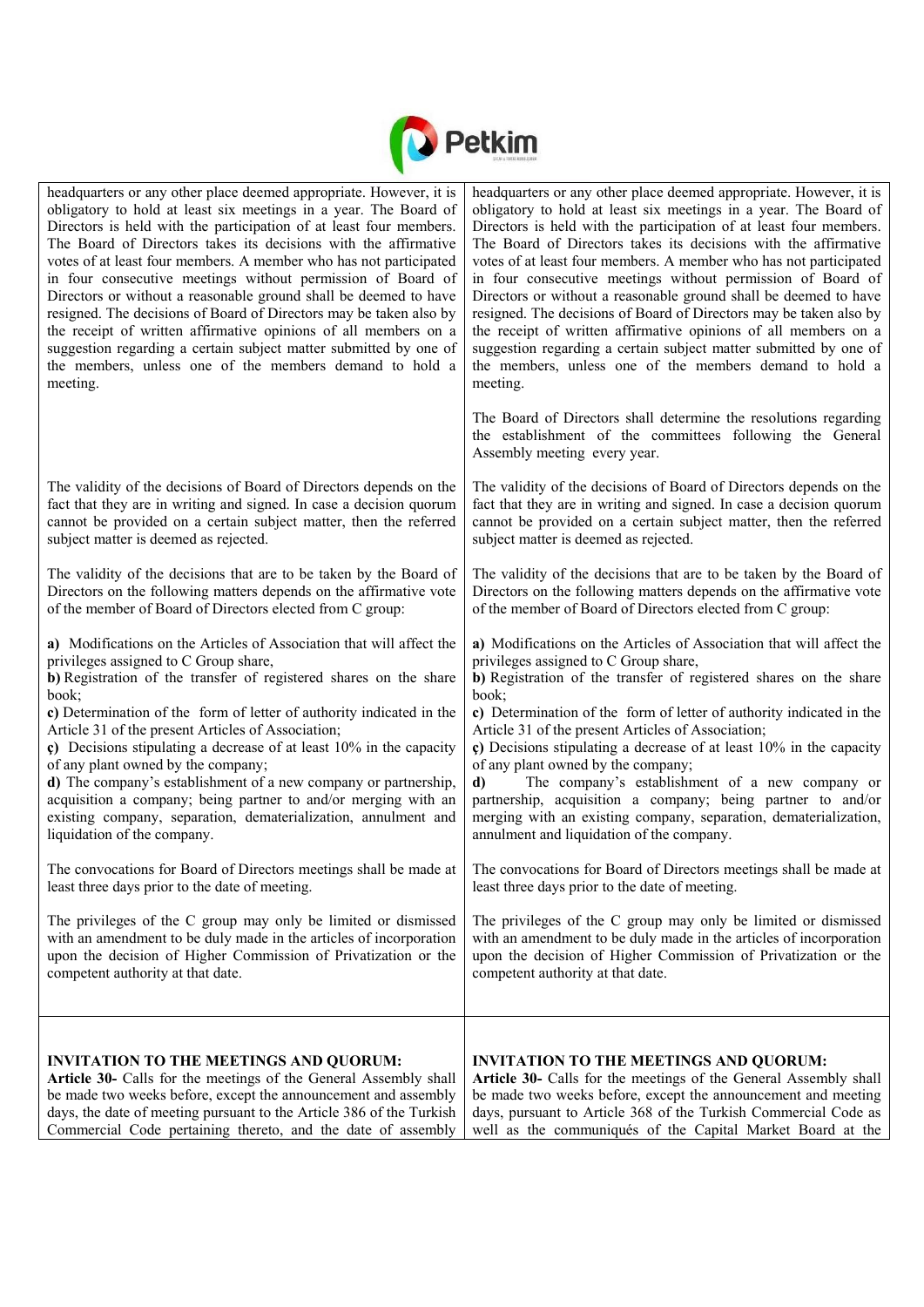

| should be notified to the shareholders via registered mails. The<br>Company is not obliged to send registered mails in order to notify<br>the date of assembly to the shareholders possessing the share<br>certificates transacted in the stock exchange. The agenda of the<br>assembly should be attached to the announcement. | Turkish Trade Registry Journal and at least one local and/or<br>national gazette and in the web site of the Company by means of<br>specifying the date, hour and place of meeting. The Company is<br>not obliged to send registered mails in order to notify the date of<br>assembly to the shareholders possessing the company shares<br>transacted in the stock exchange. The agenda of the assembly<br>should be attached to the announcement.                                                                                                                                                                                                                                                                                     |
|---------------------------------------------------------------------------------------------------------------------------------------------------------------------------------------------------------------------------------------------------------------------------------------------------------------------------------|---------------------------------------------------------------------------------------------------------------------------------------------------------------------------------------------------------------------------------------------------------------------------------------------------------------------------------------------------------------------------------------------------------------------------------------------------------------------------------------------------------------------------------------------------------------------------------------------------------------------------------------------------------------------------------------------------------------------------------------|
| The General Assembly gathers with the participation of the                                                                                                                                                                                                                                                                      | The General Assembly gathers with the participation of the                                                                                                                                                                                                                                                                                                                                                                                                                                                                                                                                                                                                                                                                            |
| shareholders possessing at least half of the company capital, except                                                                                                                                                                                                                                                            | shareholders possessing at least half of the company capital, except                                                                                                                                                                                                                                                                                                                                                                                                                                                                                                                                                                                                                                                                  |
| the circumstances requiring a higher quorum in accordance with                                                                                                                                                                                                                                                                  | the circumstances requiring a higher quorum in accordance with                                                                                                                                                                                                                                                                                                                                                                                                                                                                                                                                                                                                                                                                        |
| the Turkish Commercial Code and this Article of Association, the                                                                                                                                                                                                                                                                | the Turkish Commercial Code and this Article of Association, the                                                                                                                                                                                                                                                                                                                                                                                                                                                                                                                                                                                                                                                                      |
| decisions are taken with the majority of the present votes.                                                                                                                                                                                                                                                                     | decisions are taken with the majority of the present votes.                                                                                                                                                                                                                                                                                                                                                                                                                                                                                                                                                                                                                                                                           |
| The same quorums are also valid for the Company privileged                                                                                                                                                                                                                                                                      | The same quorums are also valid for the Company privileged                                                                                                                                                                                                                                                                                                                                                                                                                                                                                                                                                                                                                                                                            |
| shareholders' General Assembly.                                                                                                                                                                                                                                                                                                 | shareholders' General Assembly.                                                                                                                                                                                                                                                                                                                                                                                                                                                                                                                                                                                                                                                                                                       |
| In case that the aforementioned assembly quorum is not reached in                                                                                                                                                                                                                                                               | In case that the aforementioned assembly quorum is not reached in                                                                                                                                                                                                                                                                                                                                                                                                                                                                                                                                                                                                                                                                     |
| the first meeting, the General Assembly shall be called for a second                                                                                                                                                                                                                                                            | the first meeting, the General Assembly shall be called for a second                                                                                                                                                                                                                                                                                                                                                                                                                                                                                                                                                                                                                                                                  |
| meeting, where no quorum is required, and the decisions are taken                                                                                                                                                                                                                                                               | meeting, where no quorum is required, and the decisions are taken                                                                                                                                                                                                                                                                                                                                                                                                                                                                                                                                                                                                                                                                     |
| with the majority of the present votes. In case the resolutions of                                                                                                                                                                                                                                                              | with the majority of the present votes. In case the resolutions of                                                                                                                                                                                                                                                                                                                                                                                                                                                                                                                                                                                                                                                                    |
| General Assembly of Shareholders in the subjects pursuant to the                                                                                                                                                                                                                                                                | General Assembly of Shareholders in the subjects pursuant to the                                                                                                                                                                                                                                                                                                                                                                                                                                                                                                                                                                                                                                                                      |
| article 15 which needs the authorization of the Board member                                                                                                                                                                                                                                                                    | article 15 which needs the authorization of the Board member                                                                                                                                                                                                                                                                                                                                                                                                                                                                                                                                                                                                                                                                          |
| representing C group depends on the affirmative vote of C group                                                                                                                                                                                                                                                                 | representing C group depends on the affirmative vote of C group                                                                                                                                                                                                                                                                                                                                                                                                                                                                                                                                                                                                                                                                       |
| shareholder.                                                                                                                                                                                                                                                                                                                    | shareholder.                                                                                                                                                                                                                                                                                                                                                                                                                                                                                                                                                                                                                                                                                                                          |
| The General Assembly of Shareholders may also convene at any                                                                                                                                                                                                                                                                    | The General Assembly of Shareholders may also convene at any                                                                                                                                                                                                                                                                                                                                                                                                                                                                                                                                                                                                                                                                          |
| time deemed necessary without a ceremony pursuant to the                                                                                                                                                                                                                                                                        | time deemed necessary without a ceremony pursuant to the                                                                                                                                                                                                                                                                                                                                                                                                                                                                                                                                                                                                                                                                              |
| provisions of Article 370 of the Turkish Commercial Code.                                                                                                                                                                                                                                                                       | provisions of Article 370 of the Turkish Commercial Code.                                                                                                                                                                                                                                                                                                                                                                                                                                                                                                                                                                                                                                                                             |
|                                                                                                                                                                                                                                                                                                                                 | Upon the written and reasoned requests of the shareholders<br>possessing share certificates at least at the rate of one twentieth of<br>the capital of the Company, the Board of Directors or Auditors are<br>liable to call the General Assembly for an extraordinary meeting or<br>-if the meeting of the General Assembly has already been<br>determined- to add to the agenda the issues required by the referred<br>shareholders to be discussed. In the event that the Board of<br>Directors and the Auditors do not perform the referred liability,<br>upon the application of such shareholders, the competent court<br>permits the same to call the General Assembly or to have the<br>requested issues added to the agenda. |
|                                                                                                                                                                                                                                                                                                                                 | The participation of the members of the board of directors and<br>auditors and the ones nominated to such boards in the General<br>Assembly meetings as well as the presence of the ones having<br>responsibility for the issues under agenda and the relevant persons<br>who are required to make explanations for the issues under agenda<br>are permissible.                                                                                                                                                                                                                                                                                                                                                                       |
|                                                                                                                                                                                                                                                                                                                                 | Unless otherwise is decided by the General Assembly, the<br>meetings are held in a manner open to the relevant persons and<br>press, however the participants of the meeting without the<br>attainment of entry card with the capacity of shareholder or proxy<br>do not have the right to talk and vote.                                                                                                                                                                                                                                                                                                                                                                                                                             |